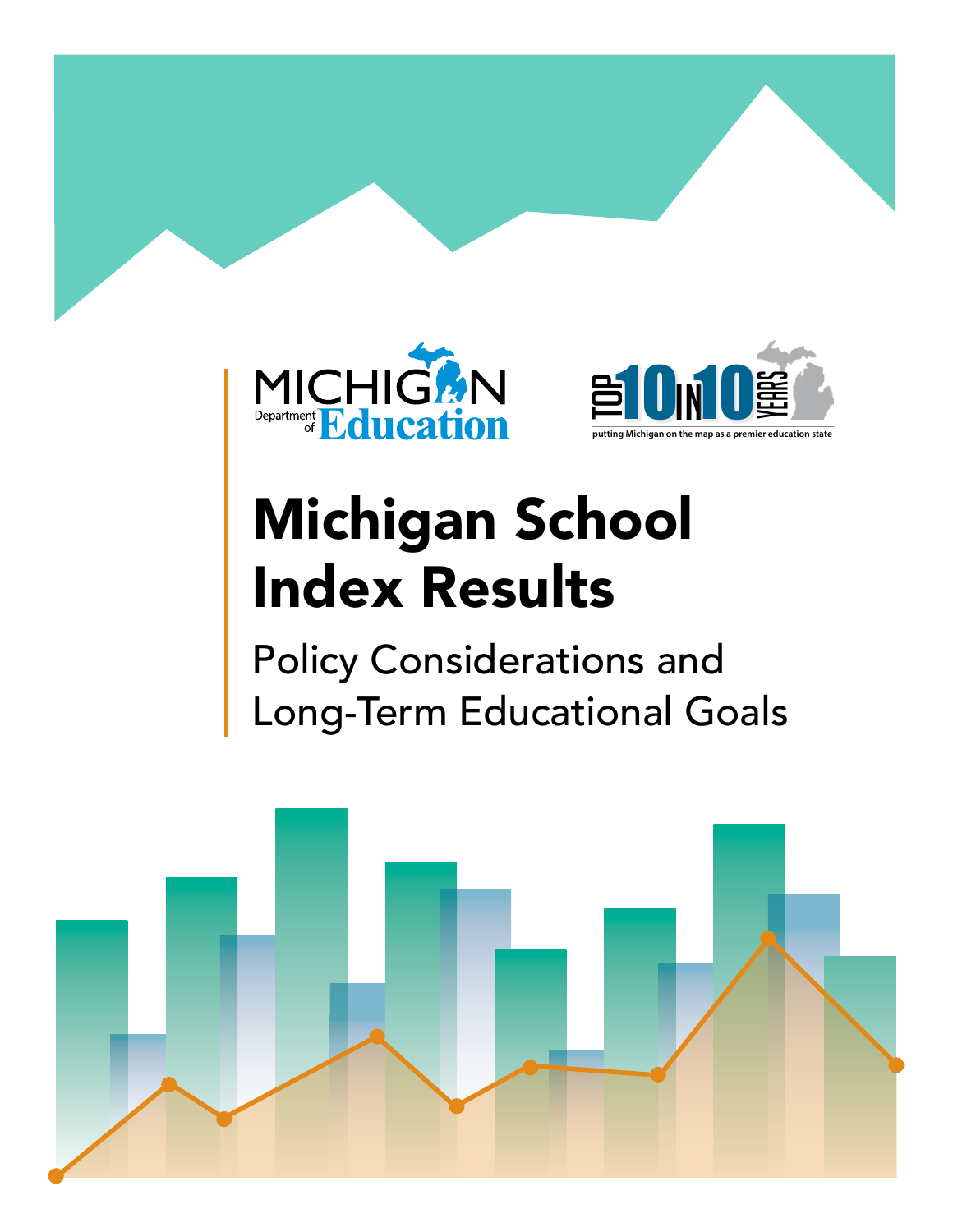

STATE OF MICHIGAN DEPARTMENT OF EDUCATION Lansing

SHEILA A. ALLES INTERIM STATE SUPERINTENDENT

GRETCHEN WHITMER **GOVERNOR** 

July 2019

Greetings,

I am pleased to share this review of the first two years of the School Index System conducted by the Michigan Department of Education, detailing statewide results for the 2016-17 and 2017-18 school years.

With the adoption of Michigan's strategic plan to become a Top 10 education state in 10 years and the development of Michigan's Consolidated State Plan for the federal Every Student Succeeds Act (ESSA), Michigan has set a high bar for success. It is essential that we continue to monitor progress towards the goals established in those plans. Many of the measures of academic success can be found in the School Index System, which is Michigan's approved method to meet federal accountability requirements.

As the report details, Michigan still has work to do to achieve the Top 10 in 10 and ESSA goals. Analysis of the index data to identify specific areas where improvement is needed will enable state and local policy-makers to better direct resources towards efforts that will produce that improvement. This School Index Report shows that results for certain student groups (particularly students with disabilities, economically disadvantaged students, and black or African American students) will need concentrated support efforts in order to increase performance.

As was outlined in the January 2018 report of the Michigan School Finance Research Collaborative, additional investments are required to effectively provide services to groups of students requiring additional intervention. If our goal is to improve student outcomes, then improved investments are required. To make this happen, Michigan must invest strategically to support the schools and student populations that need it most. This School Index Report data is a starting point to aid in focusing those efforts. I encourage policymakers to view the report as a motivating call to action to provide the necessary supports and services to schools and the students they serve.

Sincerely,

Sheile A. Seler

Sheila A. Alles Interim State Superintendent

#### **STATE BOARD OF EDUCATION**

CASANDRA E. ULBRICH – PRESIDENT • PAMELA PUGH – VICE PRESIDENT MICHELLE FECTEAU – SECRETARY • TOM MCMILLIN – TREASURER TIFFANY D. TILLEY – NASBE DELEGATE • JUDITH PRITCHETT LUPE RAMOS-MONTIGNY • NIKKI SNYDER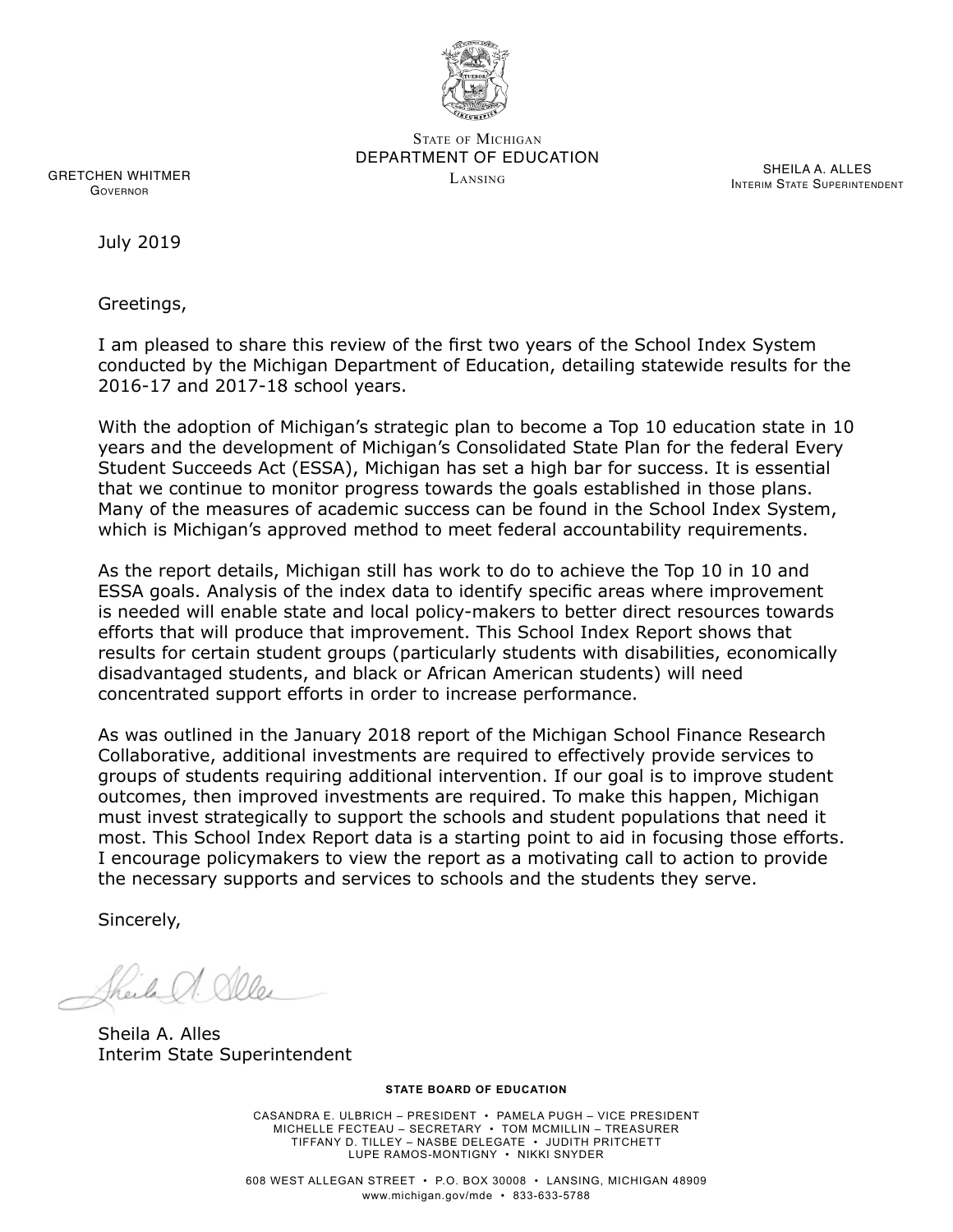# **Table of Contents**

| Analysis of Overall Index Results: Years One and Two7 |  |
|-------------------------------------------------------|--|
|                                                       |  |
|                                                       |  |
|                                                       |  |
|                                                       |  |
|                                                       |  |
|                                                       |  |
|                                                       |  |
|                                                       |  |
|                                                       |  |
|                                                       |  |
|                                                       |  |
|                                                       |  |
|                                                       |  |
|                                                       |  |
|                                                       |  |
|                                                       |  |
| Appendix C - State Map of Michigan Charter Schools    |  |
|                                                       |  |
|                                                       |  |
|                                                       |  |
|                                                       |  |
|                                                       |  |
|                                                       |  |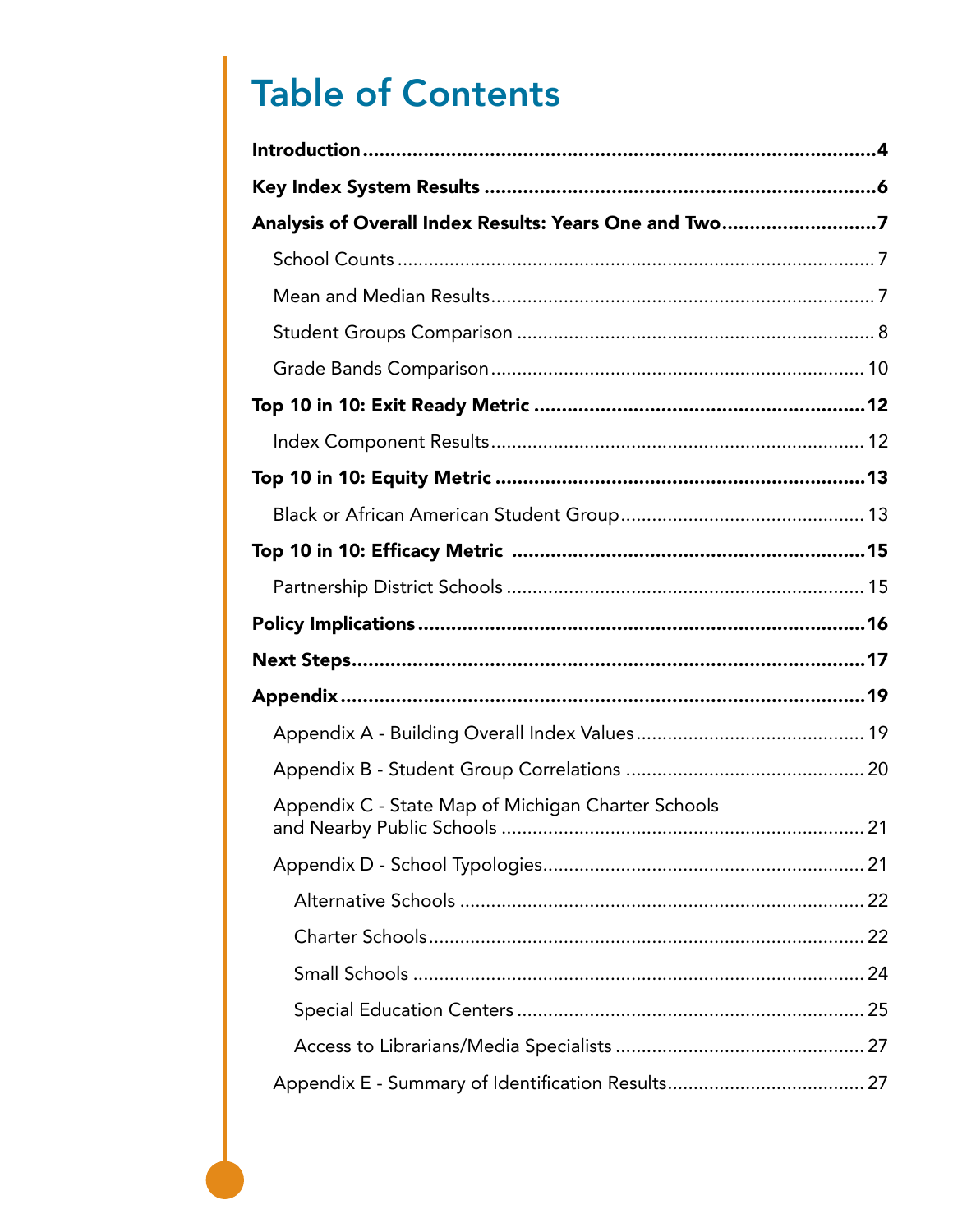### <span id="page-3-0"></span>Introduction

The following white paper reviews the first two years of the Michigan School Index System results in the context of Michigan's Top 10 Education State in 10 Years plan, an effort at making Michigan one of the top ten states in educational performance in the United States by 2025-26. This review is accomplished by analyzing Michigan School Index System results through the lens of the metrics the Michigan Department of Education (MDE) set forth to measure Top 10 in 10 progress – specifically, exit readiness, equity, and efficacy. This paper provides summary data alongside useful takeaways, and seeks to ask whether Michigan is building systems to meet Top 10 in 10 goals. This white paper is intended as a starting point for public policy discussion; MDE believes further analysis is required to make any definitive policy decisions.

The Michigan School Index System is intended to reflect the principles, goals, and strategies in the Top 10 in 10 and was specifically developed to comply with the accountability requirements outlined in the Every Student Succeeds Act of 2015 (ESSA)<sup>1</sup>. This white paper details the statewide results for the Index system in 2016-17 and 2017-18 in the context of Michigan's broader, long-term educational goals. While there are some positive results indicated by data from the first two years of the Index system, the overall narrative shows Michigan may not be on track to meet some of the ambitious student performance policy goals detailed in the Top 10 in 10 and Michigan's Consolidated State Plan. From this viewpoint, the Index appears to show that while strides have been made in efficacy, such work must intensify and expand, as outcomes on exit ready and equity measures have stagnated instead of showing the aggressive gains Michigan needs to meet its Top 10 in 10 goal by 2025-26.

Michigan's school accountability system (School Index) is aligned to the principles, goals, and strategies in the Top 10 in 10 strategic plan, as formally detailed in Michigan's approved Consolidated State Plan under ESSA. In Michigan's Top 10 in 10 and ESSA plans, data and accountability are to be used to help drive resources and to focus improvement activities for students and educators. The plan also seeks to reduce the impact of high-risk factors, including poverty, and to provide equitable resources to meet the needs of all students, to ensure they have access to quality educational opportunities. Finally, the Top 10 in 10 strategic plan details the implementation of an assessment and accountability system that reduces the impact of high-risk factors while helping ensure equitable resources. This includes a state accountability and support system that focuses on transparency and high standards of accountability for all schools, and that holds schools accountable for closing achievement gaps, while dramatically improving systems of support and capacity-building for struggling and chronically low-performing schools2 .

<sup>&</sup>lt;sup>1</sup> Michigan's Consolidated State Plan under ESSA can be viewed at <u>https://www.michigan.gov/essa</u>

<sup>2</sup> Detailed information on Michigan's Top 10 in 10 strategic plan can be found at [https://www.](https://www.michigan.gov/mde/0,4615,7-140-80635---,00.html) [michigan.gov/top10in10](https://www.michigan.gov/mde/0,4615,7-140-80635---,00.html)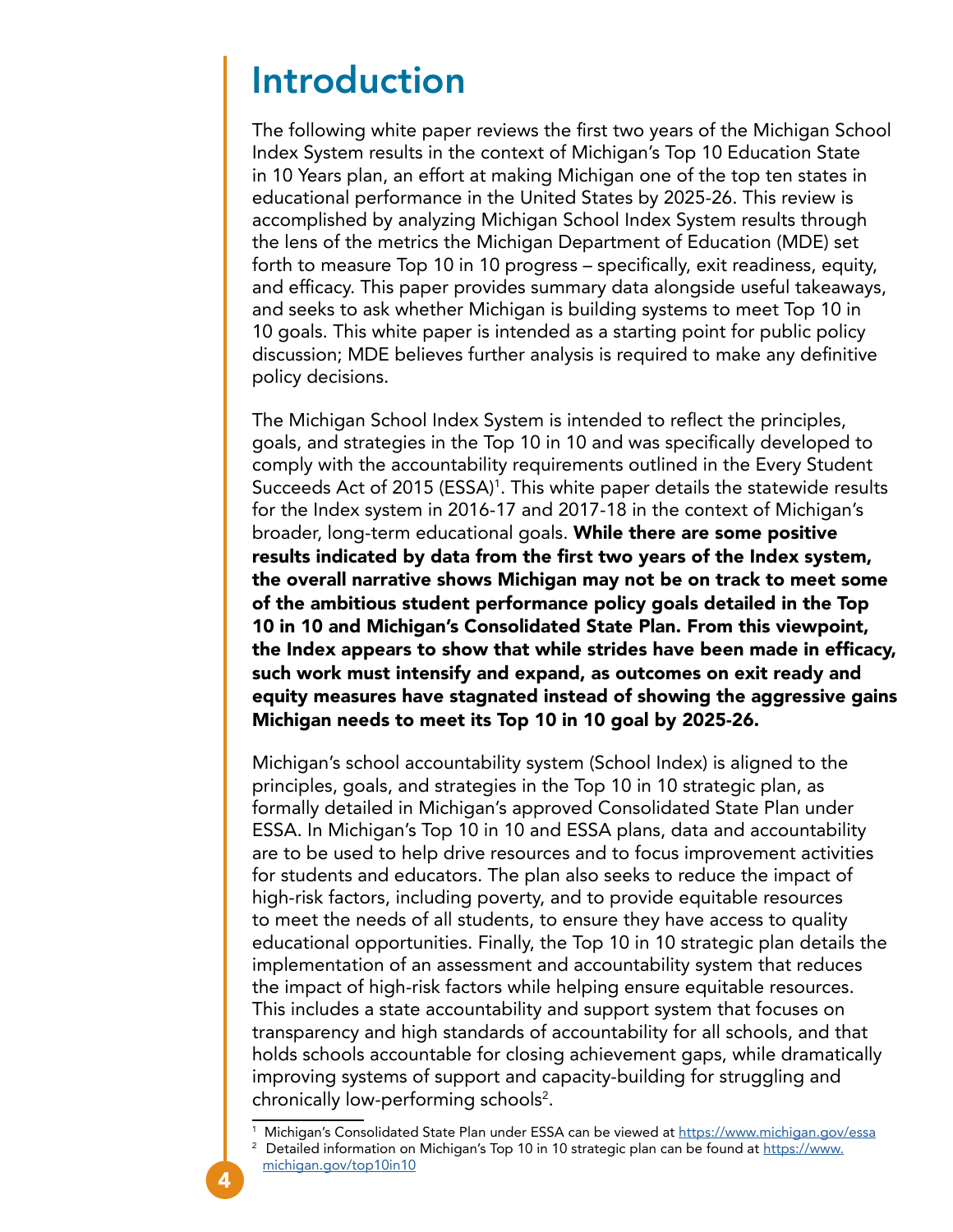The Michigan School Index System's long-term goals and measures of interim progress are intended to support Michigan's Top 10 in 10 strategies as well as ESSA principles of reducing achievement gaps, since all students and each student group have the same long-term goals and measures of interim progress. Michigan's long-term goal is to raise the statewide averages to meet the 2016-17 statewide proficiency rates at the 75th percentile in English language arts and mathematics by the end of the 2024-25 school year, to coincide with the plan timeline. Michigan's goals are ambitious, reflecting challenging standards, and are realistic in the expectation for continual academic improvement to proficiency. The system seeks to balance accuracy and simplicity and be valid and reliable. The system has seven components, each based on a 0-100 point percentage of long term goal-met index. These components cover the five indicators required under ESSA, as well as the separate participation requirements for content areas assessments and the English language proficiency assessment.

The Index system allows users to identify a school's strengths and weaknesses in a range of areas recognized as valuable to evaluate by the education community and considered to be meaningful and actionable improvement mechanisms  $^3.$  The Index system is not a raw measure, but rather uses a percent of target met concept to determine to what degree a school has met targets. This approach allows for a more detailed view of a school's performance in comparison to more binary met/not met targets used in past accountability systems. Areas included in a school's Index may include student assessment data, graduation rates, attendance rates, completing advanced coursework, postsecondary enrollment, and staffing ratios. The Index system derives an Index value based on the percentage of the targets a school attains. Schools receive an overall Index value based on the areas defined above in which they have data, as well as an Index value for each applicable student group in each available area, based on the percentage of target met concept. Index values can range from zero to 100. Schools with low Index values are identified as one of three low-performing school types according to federal requirements specified in ESSA. The Index is only one potential tool for measuring Top 10 in 10 goals; other measures, such as program inputs, could be considered in order to comprehensively review Michigan's academic progress in the Top 10 in 10.

Michigan's Top 10 in 10 includes six measurement areas<sup>4</sup>, which are highlevel metrics intended to gauge long-term progress towards Top 10 in 10 objectives<sup>5</sup>. These measurement areas are:

- Early Learning
- Exit Ready
- **Engagement**
- **Effective Educators**
- **Equity**
- **Efficacy**

5

5

- $^4\,$  This paper only examines some of the Top 10 in 10 measurement areas, not all of the measurement areas.
	- MDE will be transitioning to new Top 10 in 10 metrics in the upcoming year.

<sup>3</sup> Detailed information on the Michigan School Index can be found at the Index System Resources for Schools webpage at [https://www.michigan.gov/mde/0,4615,7-140-81376\\_59490-251853--,00.html](https://www.michigan.gov/mde/0,4615,7-140-81376_59490-251853--,00.html)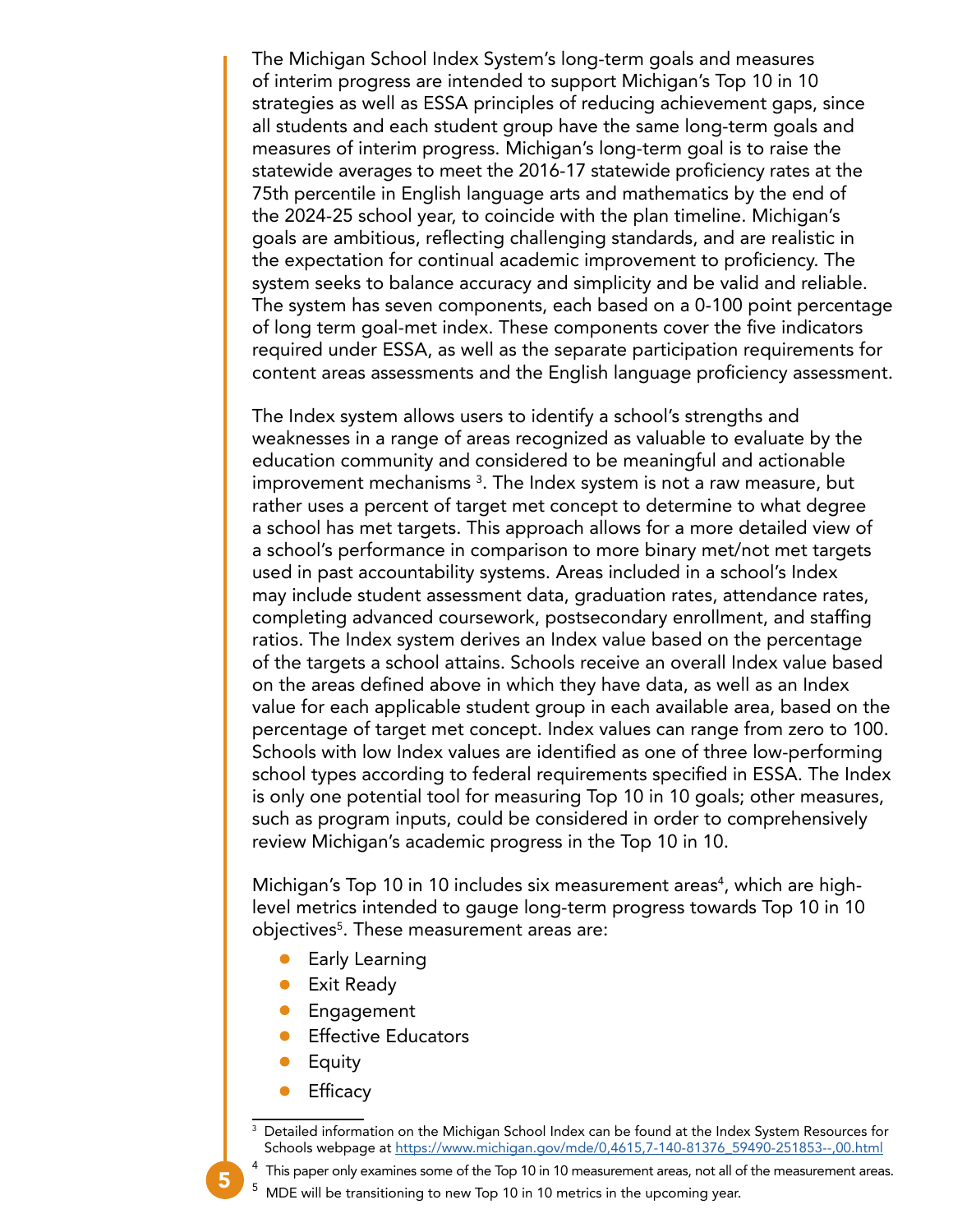<span id="page-5-0"></span>For the purposes of this white paper, the Index system results are evaluated in the context of three of the Top 10 in 10 measurement areas: Exit Ready, Equity and Efficacy. These three measurement areas were chosen because they are the measurement areas most closely aligned with our existing accountability metrics. Exit Ready metrics address outcomes for learners as they leave the grades P-12 system into post-secondary learning and careers. Equity metrics examine inputs, factors, and outcomes that ensure equitable opportunities for learning and teaching, and illustrate the equitable provision of services and supports across the state. Efficacy metrics evaluate the ability of Michigan's educational infrastructure to impact student outcomes and support implementation of strategies to ensure intended outcomes for learners.

### Key Index System Results

The overall Index results from 2016-17 and 2017-18 can be summarized with the following takeaways:

- The Index system is significantly improved from past accountability systems, though there are system components that can be further improved.
- Overall Index results are stagnant, particularly in three of the six Top 10 in 10 measurement areas: Exit Ready, Equity and Efficacy.
- The areas in which schools are most in need of further support are student academic growth and proficiency.
- The student group most in need of further support is the Black or African American student group, and the challenges cannot be explained by cross-effects with poverty or gender.
- The schools most in need of further support are Partnership District schools included in partnership agreements. However, even Partnership District schools not included in the Partnership agreements meaningfully underperform against non-partnership schools, which confirms MDE's policy that supports need to be identified to schools and to their parent districts.
- Other school types, including alternative schools, virtual schools, charter schools, small schools, and Special Education centers, demonstrate a need for supports to improve student performance, but have a lesser impact on overall statewide student achievement due to their enrollment of smaller numbers of students.

The School Index system is an improved system relative to previous school accountability systems. It includes data for more schools and identifies significantly fewer schools for required supports, allowing supports for school improvement to be more focused. The School Index's "percent of target met" concept is an improvement from previous "all or nothing" performance concepts, as it provides proportional credit for progress toward meeting targets. Finally, the School Index system has addressed the previous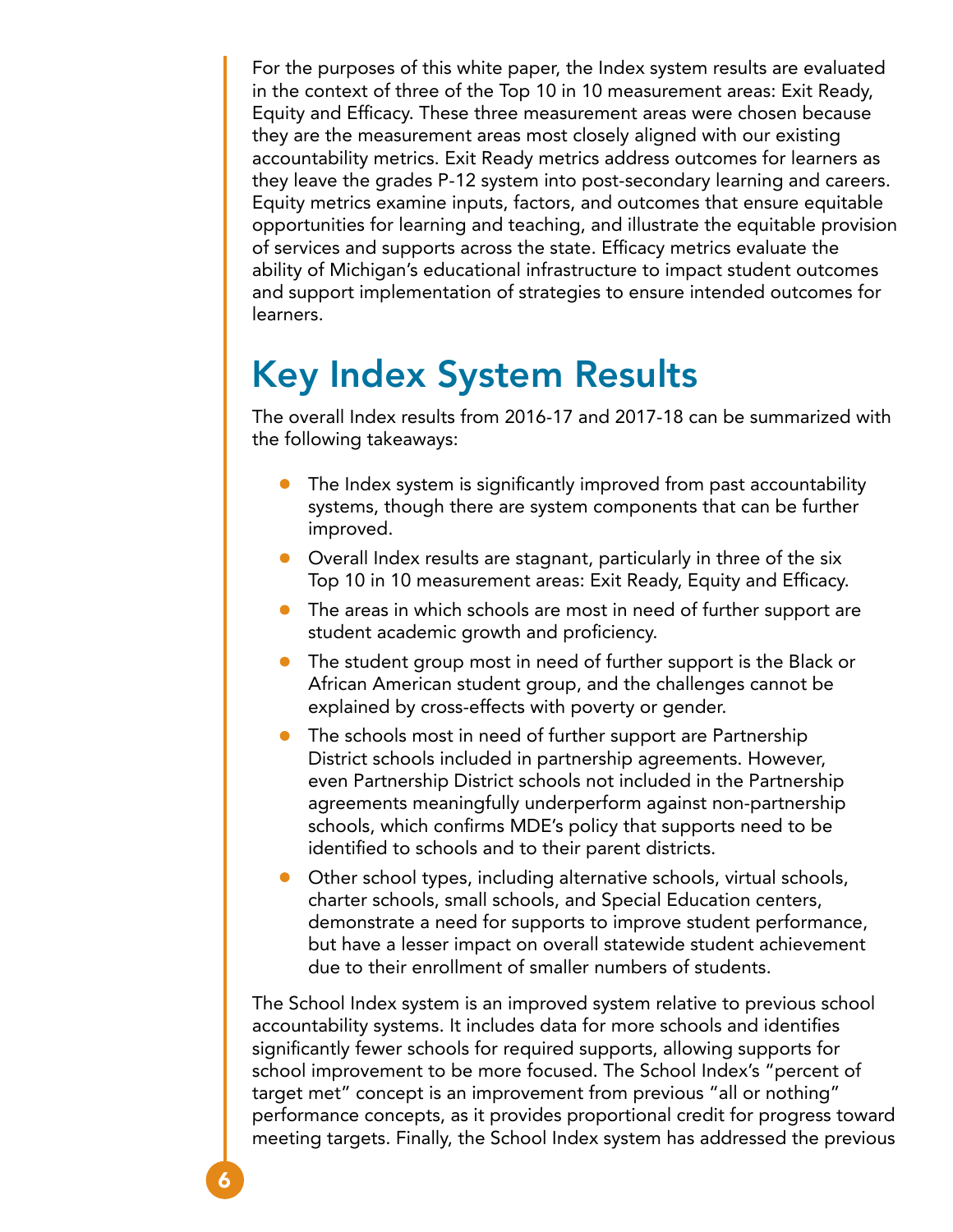<span id="page-6-0"></span>issue of schools with more student groups being disadvantaged relative to schools with fewer student groups, as the first types schools previously had more chances not to meet targets than those with fewer student groups.

### Analysis of Overall Index Results: Years One and Two

### School Counts

The count of school buildings included in the School Index system over its two-year run has remained consistent, showing only a small decrease in the number of included schools. This is expected, since Michigan is a state with minimal overall population growth, relatively limited school expansion, and consistent annual declines in student population, averaging roughly 10,000 fewer students statewide. The stability also reflects relative consistency in building counts over time, across differing statewide accountability systems. In the 2015-16 academic year, under the Scorecard system, 3,195 buildings were included; in 2017-18, under the School Index system, 3,405 buildings were included. In addition to complying with federal legislation and state policy, the Index system is designed to maximize inclusion of all schools with applicable data, mainly through the use of metrics that go beyond student testing. Not only does the School Index provide more data to more schools, it provides data at more levels than past systems, $^{\rm 6}$  which is in part a result of public feedback raised during previous accountability systems.

| <b>Academic Year</b> | <b>System</b> | <b>Number of</b><br><b>Buildings</b> |
|----------------------|---------------|--------------------------------------|
| 2015-16              | Top-to-Bottom | 2,715                                |
|                      | Scorecards    | 3,195                                |
| 2016-17              | Index         | 3,435                                |
| 2017-18              | Index         | 3,405                                |

### **Count of Buildings Included** by Accountability System

### Mean and Median Results

Over the first two years of the School Index system, the overall statewide average and median Index has declined slightly, from 66 to 64 and from 72 to 70, respectively. The declines were most pronounced in lower performing schools 7 . This follows the slight performance decline in Michigan Student Test of Educational Progress (M-STEP), the state's primary summative

 $^{\rm 6}$  The School Index added metrics for Component Overall, Student Group Overall and Student Group/ Component Overall.

 $^7$  See Appendix A for distributions of overall building index values.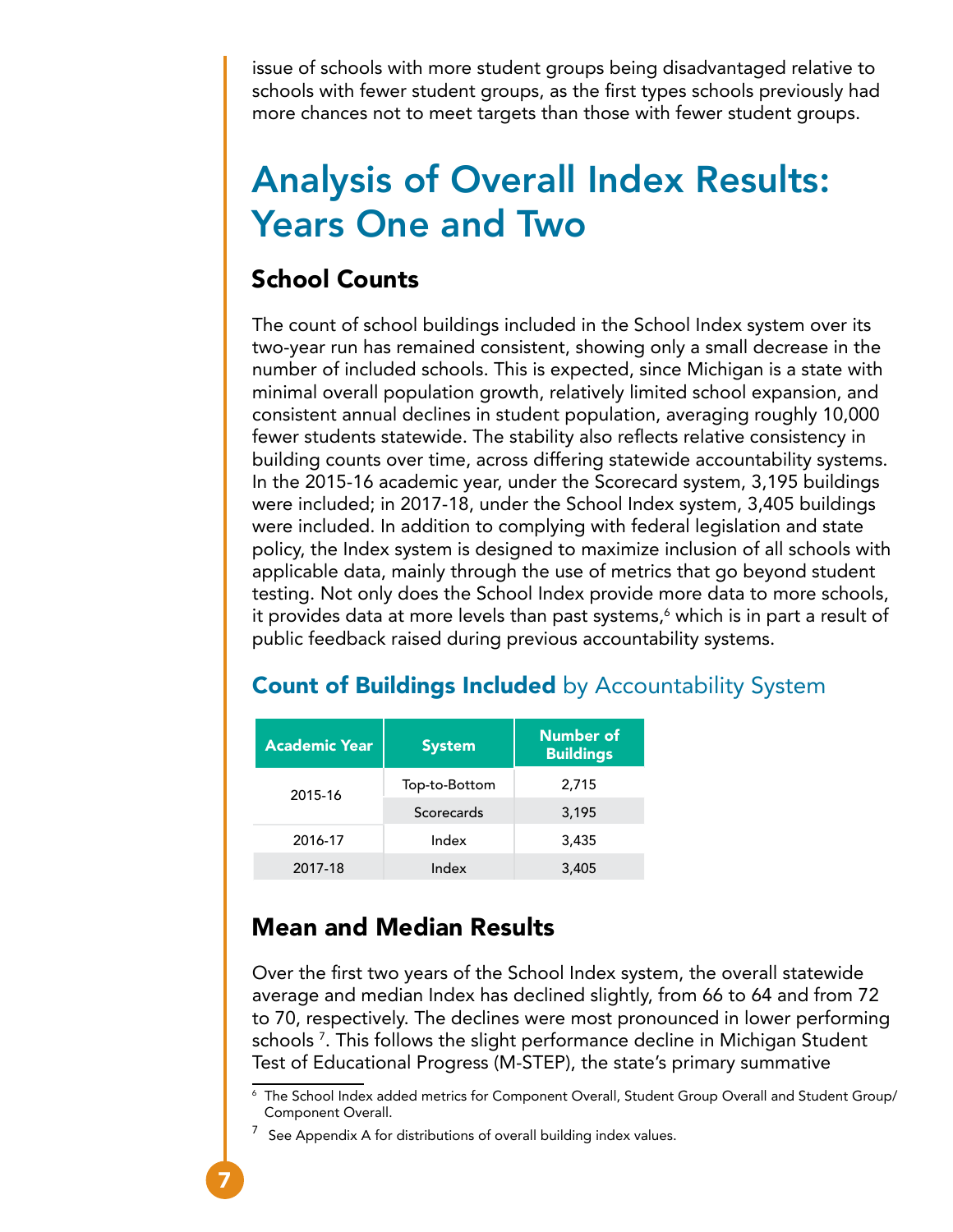<span id="page-7-0"></span>assessment. Since M-STEP student growth and student proficiency results are heavily weighted in the calculation of School Index system results, these results reflect the decline observed in M-STEP results alone. When considering index components with the lowest average index values, growth and proficiency are the areas in most need of support and improvement, which aligns with the policy that these components are the most heavily weighted or valued in the School Index system. School Quality<sup>8</sup>, discussed in the Exit Ready section of this paper, also showed some modest declines, most notably due to declines in "On Track Attendance" (i.e., increases in chronic absenteeism). There were some modest gains in 11th and 12th grade Advanced Coursework results.

#### **School Index Overview Statistics Counts, Means & Medians**

| <b>Academic</b><br>$\textsf{Year}^\dagger$ | <b>Number of</b><br><b>Schools</b> | <b>Mean</b><br><b>Index</b> | <b>Median</b><br><b>Index</b> |
|--------------------------------------------|------------------------------------|-----------------------------|-------------------------------|
| 2017-18                                    | 3,405                              | 64                          | 70                            |
| 2016-17                                    | 3,435                              | 66                          | 72                            |

### Student Groups Comparison

Among student groups in the first two years of the School Index system, the Asian student group had the highest average and median Index results $^{\rm 9}.$ The Asian student group had average and median results of 95.3 and 99.8 respectively in 2016-17, and average and median results of 93.7 and 99.2 respectively in 2017-18. No other student group had similarly high average or median performance in either year; the next highest groups were Two or More Races, White, Hispanic or Latino, English Learners, and American Indian or Alaska Native.10 The Asian student group comprises roughly three percent of the statewide public school population — a relatively small, though growing, share of overall student population.

<sup>8</sup> School Quality/Student Success Index component is a combination of up to five subcomponents, including K-12 percent not chronically absent (students with on-track attendance), K-8 student access to arts/physical education, K-8 student access to librarians/media specialists, 11/12 advanced coursework (students completing advanced coursework through Advanced Placement, International Baccalaureate, Early/Middle College, dual enrollment pathways) and postsecondary enrollment

<sup>(</sup>students enrolling in postsecondary institutions within 12 months of graduation).

 $^9\,$  A student group is comprised of at least 30 students.

<sup>&</sup>lt;sup>10</sup> Michigan's school demographics can be found at [https://www.mischooldata.org/](https://www.mischooldata.org/DistrictSchoolProfiles2/StudentInformation/StudentCounts/StudentCount.aspx) [DistrictSchoolProfiles2/StudentInformation/StudentCounts/StudentCount.aspx](https://www.mischooldata.org/DistrictSchoolProfiles2/StudentInformation/StudentCounts/StudentCount.aspx)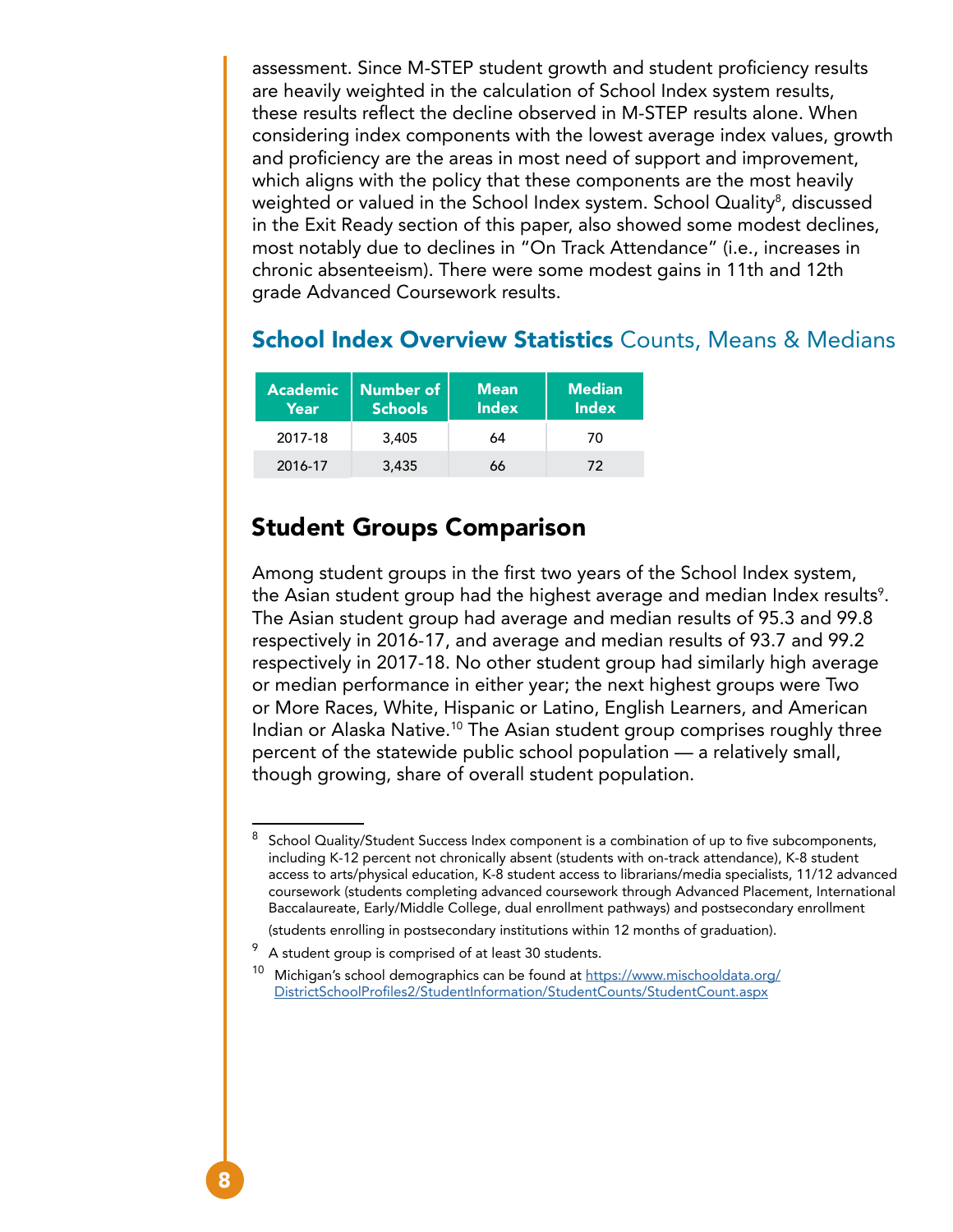### **Student Groups Comparison Number, Percent, and Average** Index by Demographic Reporting Group

| <b>Student Group</b>                | <b>Academic</b><br><b>Year</b> | <b>Number of</b><br><b>Buildings</b> | <b>Percent of</b><br><b>Building</b> | <b>Average</b><br><b>Index</b> | <b>Median Index</b> |
|-------------------------------------|--------------------------------|--------------------------------------|--------------------------------------|--------------------------------|---------------------|
| Asian                               | 2016-17                        | 387                                  | 11%                                  | 95.3                           | 99.8                |
|                                     | 2017-18                        | 388                                  | 11%                                  | 93.7                           | 99.2                |
| Two or More Races                   | 2016-17                        | 637                                  | 19%                                  | 82.7                           | 87.4                |
| <b>Two or More Races</b>            | 2017-18                        | 723                                  | 21%                                  | 79.3                           | 84.6                |
| White                               | 2016-17                        | 2,961                                | 86%                                  | 81.1                           | 87.3                |
|                                     | 2016-18                        | 2,930                                | 86%                                  | 78.7                           | 85.6                |
| Hispanic or Latino                  | 2016-17                        | 1,073                                | 31%                                  | 77.1                           | 83.2                |
| lispanic or Latino                  | 2017-18                        | 1,090                                | 32%                                  | 74.6                           | 79.3                |
| <b>English Learners</b>             | 2016-17                        | 772                                  | 22%                                  | 73.6                           | 78.6                |
|                                     | 2017-18                        | 790                                  | 23%                                  | 71.9                           | 76.4                |
| American Indian or Alaska Native    | 2016-17                        | 47                                   | 1%                                   | 74.8                           | 77.8                |
| American Indian or Alaska Native    | 2017-18                        | 44                                   | 1%                                   | 67.7                           | 73.6                |
| All Students                        | 2016-17                        | 3,435                                | 100%                                 | 68.2                           | 75.2                |
|                                     | 2017-18                        | 3,405                                | 100%                                 | 66.0                           | 72.9                |
| <b>Students with Disabilities</b>   | 2016-17                        | 2,690                                | 78%                                  | 67.7                           | 69.4                |
| Students with Disabilities          | 2017-18                        | 2,695                                | 79%                                  | 64.6                           | 65.6                |
| Overall                             | 2016-17                        | 3,435                                | 100%                                 | 66.3                           | 71.9                |
|                                     | 2017-18                        | 3,405                                | 100%                                 | 64.1                           | 69.7                |
| <b>Economically Disadvantaged</b>   | 2016-17                        | 3,185                                | 93%                                  | 65.6                           | 67.7                |
| Economically Disadvantaged          | 2017-18                        | 3,210                                | 94%                                  | 63.3                           | 65.5                |
| Native Hawaiian or Pacific Islander | 2016-17                        | 1                                    | 0%                                   | 64.0                           | 64.0                |
|                                     | 2017-18                        | 1                                    | 0%                                   | 58.8                           | 58.8                |
| <b>Black or African American</b>    | 2016-17                        | 1,361                                | 40%                                  | 57.8                           | 56.0                |
| Black or African American           | 2017-18                        | 1,355                                | 40%                                  | 54.3                           | 51.8                |

The student group most in need of further support is the Black or African American student group. This is the student group with the lowest average Index value and showing the greatest year-over-year decline in average Index value. The overall average Black or African American Index value is lower performing than the bottom 25 percent of White students, and the overall results are not sufficiently explained by considering the cross-effects of poverty and gender. In the first two years of the School Index system results, when compared to other student groups, the Black or African American student group had the lowest average and median Index results. Statewide, the Black or African American student group had average and median results of 57.8 and 56.0 respectively in 2016-17, and average and median results of 54.3 and 51.8 respectively in 2017-18. The African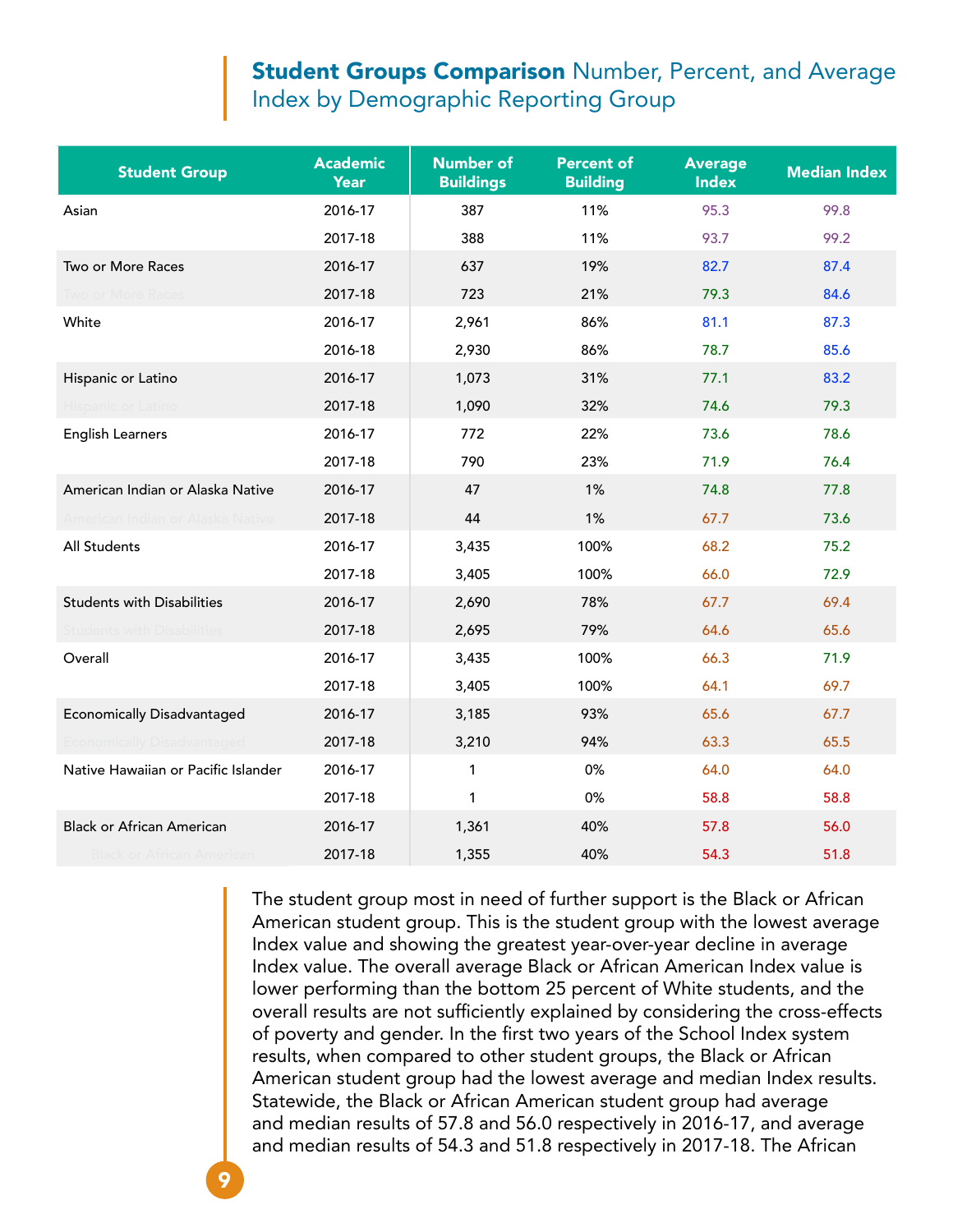<span id="page-9-0"></span>American student group comprises roughly 18 percent of the statewide student public school population, a relatively large share of overall student population, and this student group has a relatively large impact on overall statewide Index results. The next lowest student groups were Native Hawaiian or Pacific Islander, Economically Disadvantaged, Overall, Students with Disabilities, and All Students, respectively. Schools with more student groups tend to have higher overall Index scores than those with fewer student groups, though this is largely a result of smaller schools including many lower-performing school typologies, such as alternative schools 11.

#### Grade Bands Comparison

Average Index values vary by grade ranges. That is, schools sharing common grade levels have differing average Index values compared to schools that do not share common grade levels, with elementary grade ranges generally having higher average Index values than middle and high school grade ranges. Additionally, the average Index values by grade range declined from 2016-17 to 2017-18. The average overall School Index for K-2 (primary) grades was 72 in 2016-17 and 70 in 2017-1812, and the average overall Index for 3-5 (elementary) grades was 70 in 2016-17 and 68 in 2017-18. This is a significant contrast to the overall Index for 6-8 (middle school) grades, which was 59 in 2016-17 and 56 in 2017-18. Moreover, the overall Index declined further for 9-12 (high school) grades— it was 56 in 2016-17 and 53 in 2017- 18. These Index results suggest that higher grade levels may have deeper performance challenges than lower grade levels. Michigan's alternative schools serve particularly challenging student populations, primarily in the high school grade ranges, and these schools' performance negatively affects the overall high school grade level performance. Policy makers might consider whether these differing results indicate the educational system is operating as intended and the Index is simply picking up greater challenges and greater unmet need in schools serving higher grades, or whether such schools face similar challenges as schools serving lower grades, and have similar levels of unmet need, indicating the educational system is not operating as intended. That is, policy makers may wish to further examine whether Michigan's educational system has a built-in expectation of declining results in higher grade levels, and, if this is not the case, how the system can be reformed to better meet the challenges of higher grades.

Appendix B details student group correlations to overall building Index.

<sup>&</sup>lt;sup>12</sup> The year-over-year decline in statewide K-2 Index performance can be explained by the statewide overall rise in Chronic Absenteeism.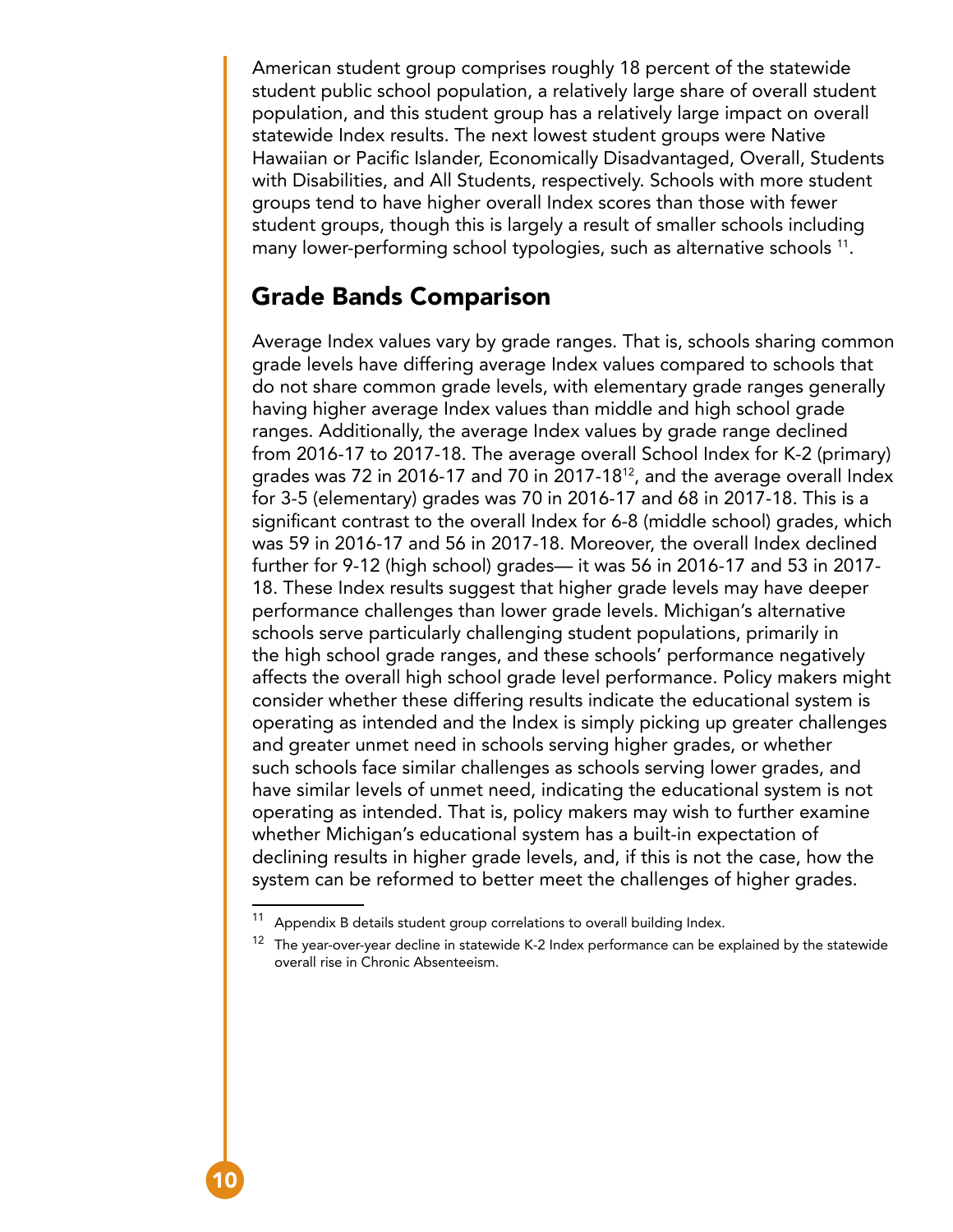### **Grade Bands** Average Overall Building Index

|                   |                                      | 2016-17                       |                                | 2017-18                              |                                       |                                |  |
|-------------------|--------------------------------------|-------------------------------|--------------------------------|--------------------------------------|---------------------------------------|--------------------------------|--|
| <b>Grade Band</b> | <b>Number of</b><br><b>Buildings</b> | Percent of<br><b>Building</b> | <b>Average</b><br><b>Index</b> | <b>Number of</b><br><b>Buildings</b> | <b>Percent of</b><br><b>Buildings</b> | <b>Average</b><br><b>Index</b> |  |
| Primary (K-2)     | 1,830                                | 53.3%                         | 72                             | 1,824                                | 53.6%                                 | 70                             |  |
| Elementary (3-5)  | 1,937                                | 56.4%                         | 70                             | 1,924                                | 56.5%                                 | 68                             |  |
| Middle (6-8)      | 1,536                                | 44.7%                         | 59                             | 1,515                                | 44.5%                                 | 56                             |  |
| High (9-12)       | 1,208                                | 35.2%                         | 56                             | 1,212                                | 35.6%                                 | 53                             |  |
| Unknown           | 10                                   | 0.3%                          | 35                             | 9                                    | 0.3%                                  | 29                             |  |
| All Grades        | 3.435                                | 100.0%                        | 66                             | 3,405                                | 100.0%                                | 64                             |  |

Considering only non-alternative schools, the grade-band-based average Index changes, particularly for high schools. Primary, elementary, and middle schools have largely unchanged Index values over the two years the School Index was calculated, as there are few alternative schools with such grade bands. With alternative schools excluded from the calculation, middle schools and high schools have roughly similar average Index values. The average overall middle school building Index was 61 and 59 for 2016-17 and 2017-18, respectively; the average overall high school building Index was 63 and 60. When alternative schools are included in the overall index value average, the high school grade band has a lower overall Index value average because alternative schools are typically lower performing.

### Grade Bands, Filtered to Remove Alternative Schools

|                           |                   |                               | 2016-17                              |                                | 2017-18                       |                                       |                                |
|---------------------------|-------------------|-------------------------------|--------------------------------------|--------------------------------|-------------------------------|---------------------------------------|--------------------------------|
| <b>School Type</b>        | <b>Grade Band</b> | Number of<br><b>Buildings</b> | <b>Percent of</b><br><b>Building</b> | <b>Average</b><br><b>Index</b> | Number of<br><b>Buildings</b> | <b>Percent of</b><br><b>Buildings</b> | <b>Average</b><br><b>Index</b> |
|                           | Primary (K-2)     | 1,817                         | 52.9%                                | 72                             | 1,807                         | 53.1%                                 | 70                             |
|                           | Elementary (3-5)  | 1,921                         | 55.9%                                | 71                             | 1,905                         | 55.9%                                 | 69                             |
| Non-Alternative<br>School | Middle (6-8)      | 1,446                         | 42.1%                                | 61                             | 1,422                         | 41.8%                                 | 59                             |
|                           | High (9-12)       | 1,001                         | 29.1%                                | 63                             | 995                           | 29.2%                                 | 60                             |
|                           | Unknown           | 10                            | 0.3%                                 | 35                             | 9                             | 0.3%                                  | 29                             |
|                           | All Grades        | 3,225                         | 93.9%                                | 69                             | 3,185                         | 93.5%                                 | 67                             |

11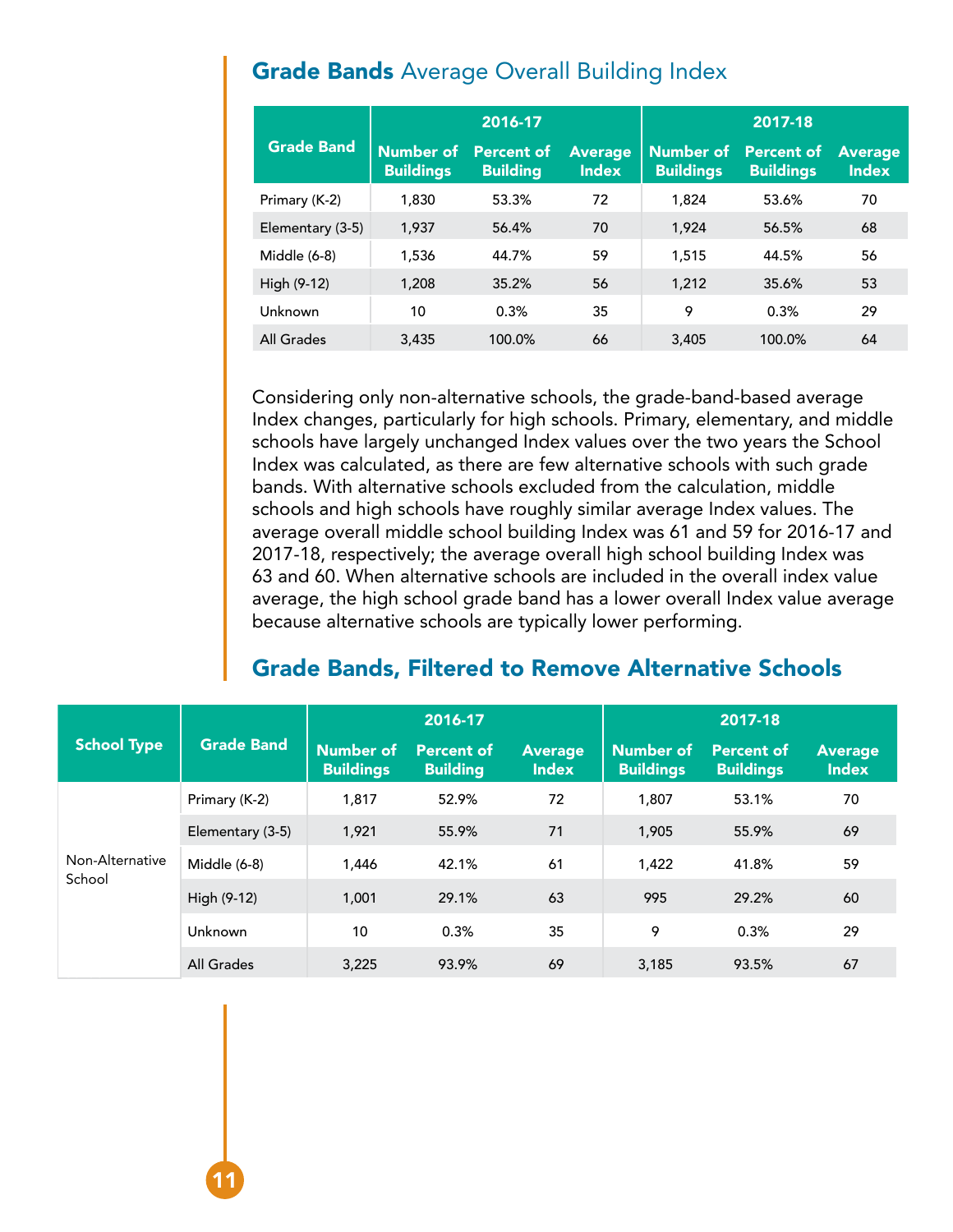## <span id="page-11-0"></span>Top 10 in 10: Exit Ready Metric

### Index Component Results

The results of the individual Index components can be interpreted as a rough proxy for whether Michigan's children are progressing toward exiting K-12 education ready for post-secondary learning and careers, as described by the Top 10 in 10 Exit Ready metric<sup>13</sup>. The statewide school Index results were largely stagnant, both overall and for each component measured by the system except English Learner Progress. This stagnancy indicates Michigan is not increasing the number of students on track to exit the PK-12 education system ready for post-secondary learning and careers, a key element needed to meet the Top 10 in 10 goal. The areas most in need of support are growth and proficiency, as these have by far the lowest mean index values. In addition, there is a disconnect in that many high schools with low growth and proficiency still have high graduation rates. This shows a tension between potential exit ready measures and suggests that a broader analysis of Michigan's graduation standards and their relationship to Top 10 in 10 is warranted. Graduation rates were virtually unchanged over the first two years of the Index but remain relatively high, with a median Index value of around 90 for both years. English Learner Progress improved slightly, probably due to a calculation change to provide more individualized and accurate growth targets. Participation on state tests, both for core subjects and English language acquisition, continues not to be an area of concern, as most schools test 95 percent or more of eligible students.

|                                    |                               | 2016-17                                                  |                             | 2017-18                              |                                                          |                             |  |
|------------------------------------|-------------------------------|----------------------------------------------------------|-----------------------------|--------------------------------------|----------------------------------------------------------|-----------------------------|--|
| <b>Component</b>                   | Number of<br><b>Buildings</b> | <b>Percent of</b><br><b>Buildings in</b><br>this Section | <b>Mean</b><br><b>Index</b> | <b>Number of</b><br><b>Buildings</b> | <b>Percent of</b><br><b>Buildings in</b><br>this Section | <b>Mean</b><br><b>Index</b> |  |
| Overall                            | 3,435                         | 100%                                                     | 66                          | 3,405                                | 100%                                                     | 64                          |  |
| Growth                             | 3,094                         | 90%                                                      | 63                          | 3,068                                | 90%                                                      | 59                          |  |
| Proficiency                        | 3,252                         | 95%                                                      | 61                          | 3,223                                | 95%                                                      | 59                          |  |
| School Quality and Student Success | 3,328                         | 97%                                                      | 79                          | 3,297                                | 97%                                                      | 75                          |  |
| <b>Graduation Rate</b>             | 1,004                         | 29%                                                      | 73                          | 1,005                                | 30%                                                      | 73                          |  |
| <b>English Learner Progress</b>    | 558                           | 16%                                                      | 74                          | 596                                  | 18%                                                      | 79                          |  |
| Subject Test Participation         | 2,913                         | 85%                                                      | 99                          | 2,877                                | 84%                                                      | 99                          |  |
| English Learner Test Participation | 727                           | 21%                                                      | 98                          | 745                                  | 22%                                                      | 99                          |  |

### Component Counts, Percents & Means

More information on the Top 10 in 10 Exit Ready metric, and all Top 10 in 10 metrics, can be found a[t https://www.michigan.gov/documents/mde/Six\\_E\\_Metrics\\_-\\_Online\\_Version\\_606551\\_7.pdf](https://www.michigan.gov/documents/mde/Six_E_Metrics_-_Online_Version_606551_7.pdf)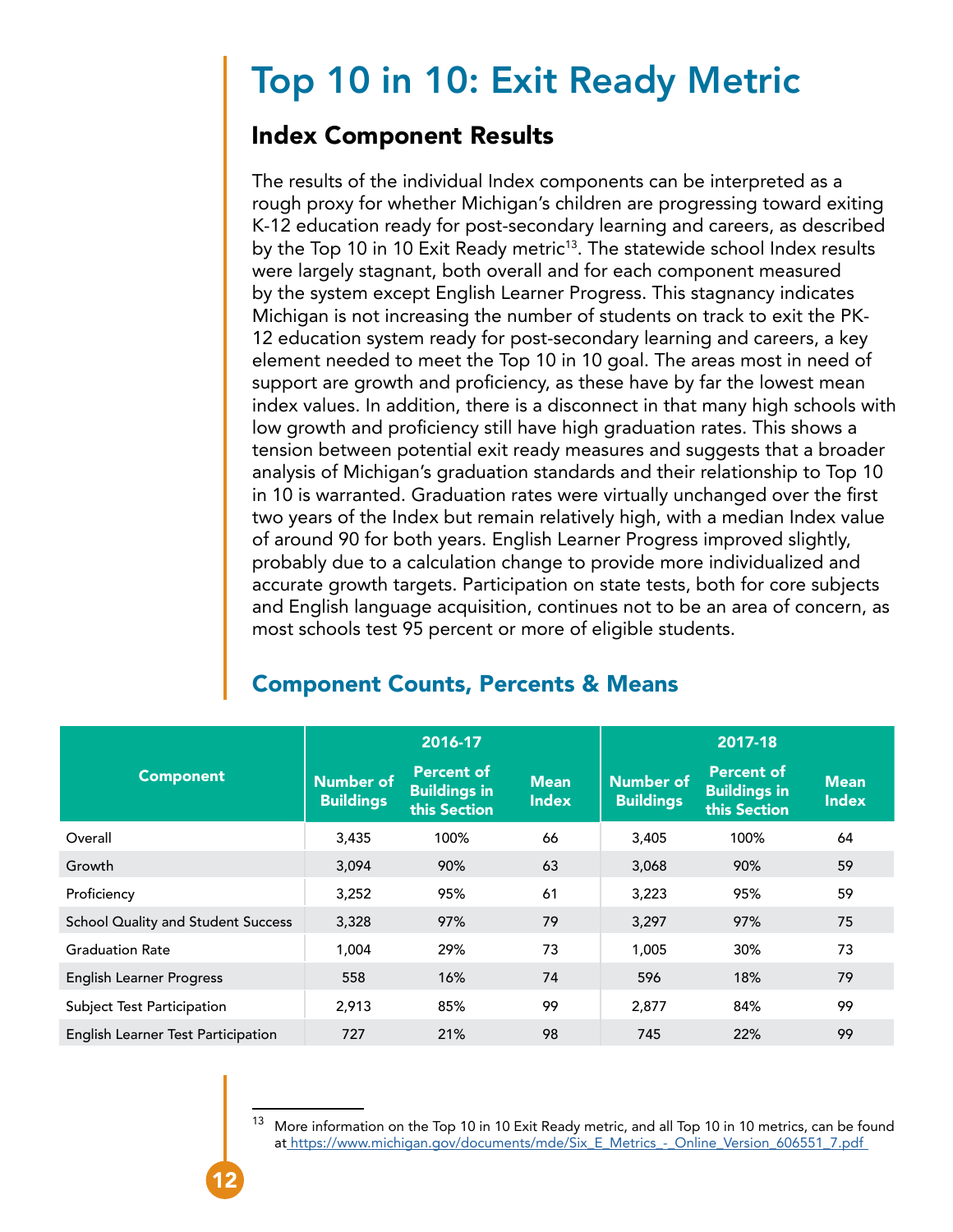<span id="page-12-0"></span>The School Quality and Student Success (SQSS) subcomponents also generally display unchanged or slight declines in year-over-year Index results. The largest SQSS decline is in the Percent Not Chronically Absent subcomponent, which is concerning given the importance of student attendance as a factor in overall student outcomes. Within SQSS, there was a slight increase in the successful completion of advanced coursework and a slight decrease in post-secondary enrollment. These two subcomponents are additional useful indicators of progress towards the Exit Ready metric, although the results to date indicate that stronger annual progress is needed to meet the Top 10 in 10 objectives.

### School Quality and Student Success (SQSS) Subcomponents Comparisons Counts, Percents & Means

|                                           |                             | 2016-17                      |                             | 2017-18                     |                              |                             |  |
|-------------------------------------------|-----------------------------|------------------------------|-----------------------------|-----------------------------|------------------------------|-----------------------------|--|
| <b>Component</b>                          | <b>Number</b><br>of Schools | <b>Percent</b><br>of Schools | <b>Mean</b><br><b>Index</b> | <b>Number</b><br>of Schools | <b>Percent</b><br>of Schools | <b>Mean</b><br><b>Index</b> |  |
| <b>School Quality and Student Success</b> | 3,328                       | 97%                          | 79                          | 3.297                       | 97%                          | 75                          |  |
| Percent Not Chronically Absent            | 3,312                       | 96%                          | 84                          | 3,280                       | 96%                          | 80                          |  |
| K-8 Access: Arts/PhysEd                   | 2.494                       | 73%                          | 69                          | 2.475                       | 73%                          | 69                          |  |
| K-8 Access: Librarian/Media Specialist    | 2,494                       | 73%                          | 21                          | 2,475                       | 73%                          | 21                          |  |
| <b>Advanced Coursework</b>                | 926                         | 27%                          | 53                          | 941                         | 28%                          | 54                          |  |
| Postsecondary Enrollment                  | 659                         | 19%                          | 80                          | 666                         | 20%                          | 78                          |  |

### Top 10 in 10: Equity Metric

### Black or African American Student Group

As previously discussed, the School Index shows large inequities across student groups, particularly for Black or African American students. This section focuses on the Black or African American student group and gauges this student group's performance in the context of the top 10 in 10 Equity metric, which, among other provisions, advocates for equitable opportunities for learning and the equitable provision of services and supports. The Index results indicate that the Black or African American student group is most in need of further supports. It has been the lowest performing student group for both Index years and saw larger year-over-year declines than most other Index student groups. Its lower Index performance is not explained by cross-effects with economically disadvantaged status; that is, even though the Black or African American student group has a higher share of Economically Disadvantaged (ED) students, that status does not explain the significantly lower overall Index performance.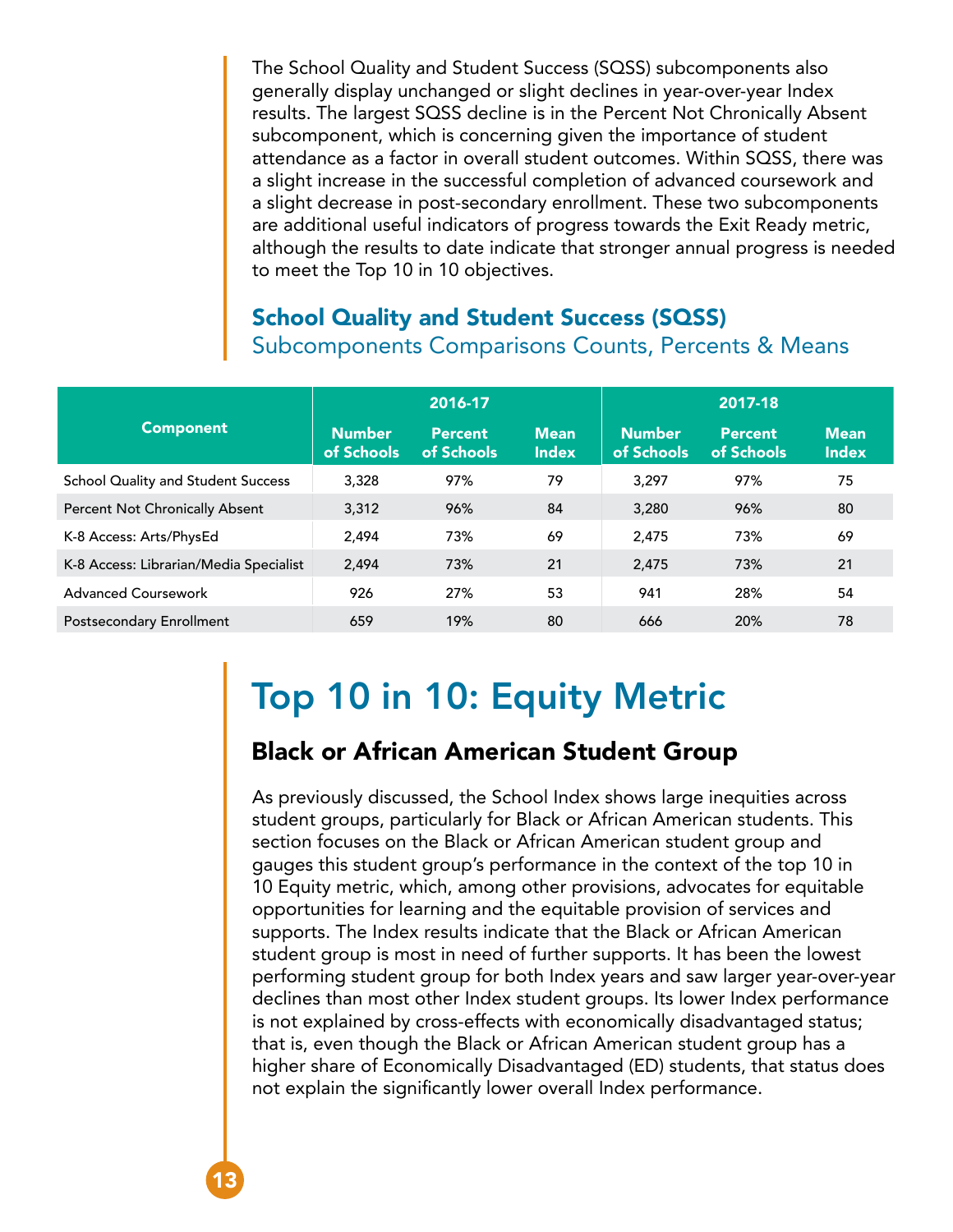### **Student Groups Component Counts, Percents & Means**

|                                           | <b>Academic</b> |                             | <b>Black or African American</b> |                             | <b>White</b>                |                              |                             |
|-------------------------------------------|-----------------|-----------------------------|----------------------------------|-----------------------------|-----------------------------|------------------------------|-----------------------------|
| <b>Component</b>                          | Year            | <b>Number</b><br>of Schools | <b>Percent</b><br>of Schools     | <b>Mean</b><br><b>Index</b> | <b>Number</b><br>of Schools | <b>Percent</b><br>of Schools | <b>Mean</b><br><b>Index</b> |
| Overall                                   | 2016-17         | 1,361                       | 40%                              | 58                          | 2,961                       | 86%                          | 81                          |
|                                           | 2017-18         | 1,355                       | 40%                              | 54                          | 2,930                       | 86%                          | 79                          |
| Growth                                    | 2016-17         | 736                         | 21%                              | 42                          | 2,224                       | 65%                          | 82                          |
|                                           | 2017-18         | 735                         | 22%                              | 37                          | 2,176                       | 64%                          | 79                          |
| Proficiency                               | 2016-17         | 875                         | 25%                              | 37                          | 2,390                       | 70%                          | 83                          |
|                                           | 2017-18         | 871                         | 26%                              | 35                          | 2,368                       | 70%                          | 81                          |
| <b>School Quality and Student Success</b> | 2016-17         | 1,358                       | 40%                              | 74                          | 2,960                       | 86%                          | 87                          |
|                                           | 2017-18         | 1,355                       | 40%                              | 69                          | 2,930                       | 86%                          | 85                          |
| <b>Graduation Rate</b>                    | 2016-17         | 202                         | 6%                               | 80                          | 613                         | 18%                          | 88                          |
|                                           | 2017-18         | 204                         | 6%                               | 80                          | 611                         | 18%                          | 88                          |
| Subject Test Participation                | 2016-17         | 923                         | 27%                              | 98                          | 2,439                       | 71%                          | 99                          |
|                                           | 2017-18         | 909                         | 27%                              | 99                          | 2,416                       | 71%                          | 99                          |

When compared to the White student group, the Black or African American student group has consistently lower outcomes than the White student group in all components. In particular, the Black or African American student group has significantly lower outcomes for academic growth and proficiency, though the student group graduates at levels comparable to those of the White student group. This may be interpreted as a positive takeaway, or perhaps as shedding light on a disconnect between the low student group performance in academic growth and proficiency and subsequent educational advancement. In the Proficiency component, the Black or African American student group is more than two quartiles below the White student group. That is, the Black or African American student group's top quartile (top 25%) Index performance is below the White student group's bottom quartile (bottom 25%). More simply put, higher performing Black or African American students are performing at a level below the lowest performing White students.

The Black or African American student group is the only group identified at a higher rate for Additional Targeted Supports (ATS)<sup>14</sup> than its rate of occurrence in the general population. That is, while only 40 percent of schools have a Black or African American student group, 58 percent of ATS schools were identified at least in part due to low outcomes for Black or African American students.

Schools identified for Additional Targeted Supports are those having one or more student groups with a student group Index value at or below the lowest performing 5 percent of schools.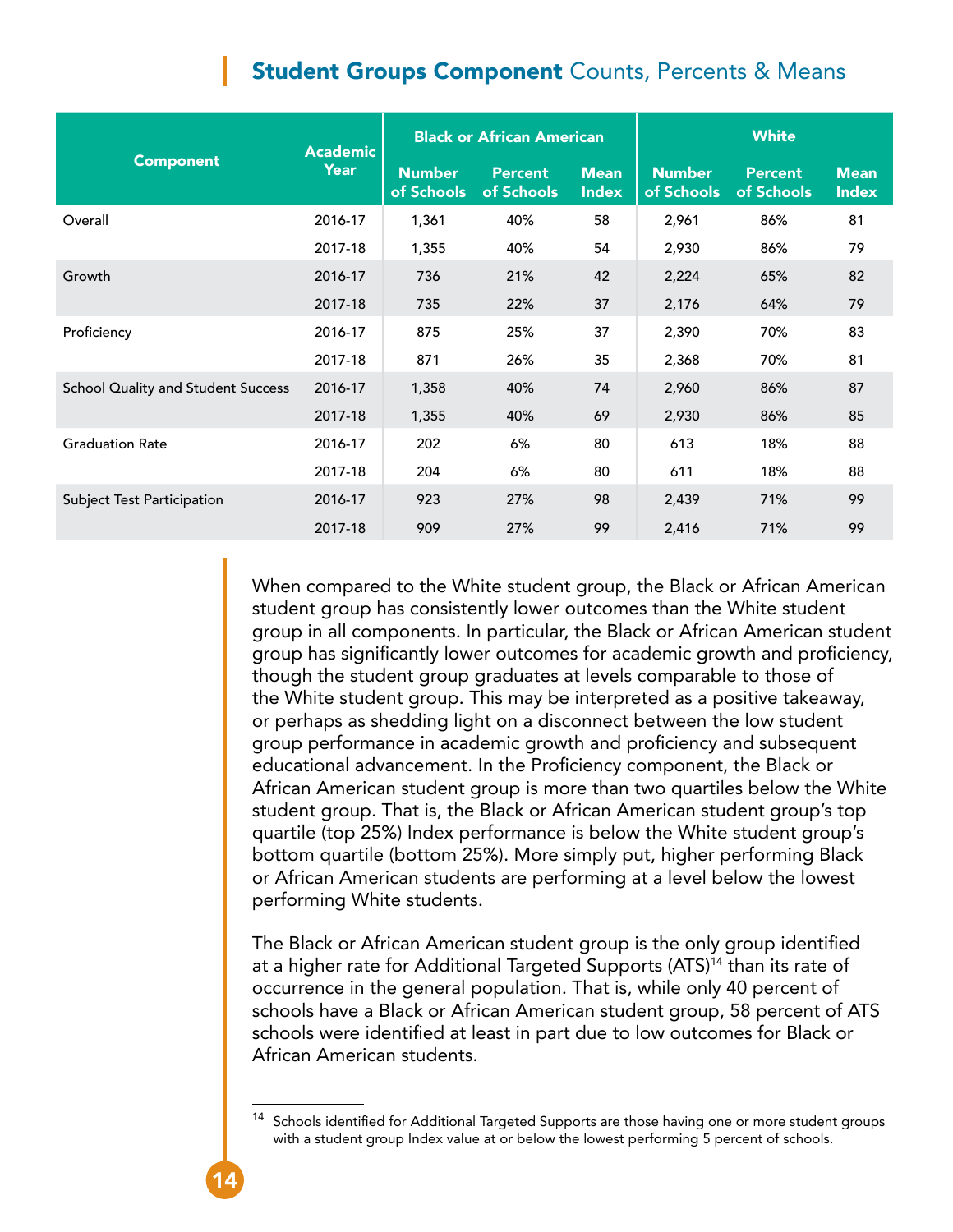<span id="page-14-0"></span>As previously described, Economically Disadvantaged (ED) status does not explain the Index disparity between the Black or African American and White student groups. The ED White students have higher outcomes than the non-ED Black or African American students for both Growth and Proficiency.<sup>15</sup> Regardless of ED status, Black or African American students' Index component values are roughly half those of comparable White students.

### Cross Effects of Economically Disadvantaged Status and Select Race/Ethnicity



### Top 10 in 10: Efficacy Metric

### Partnership District Schools

Michigan is building and implementing systems and structures to improve overall educational outcomes, although the School Index results suggest that such efforts may need to be broadened and intensified to meet Top 10 in 10 goals. Partnership Agreements with local school districts are the primary improvement process utilized by the MDE to facilitate improvements in student academic achievement in districts identified as low performing. Partnership Agreements are the primary intervention utilized by the MDE for the state's lowest-performing schools, and may provide guidance on whether the state is on track to meet the Efficacy metric in the Top 10 in 10. In contrast to federal identification, Michigan's Partnership Districts are selected under an agreement between the MDE and the district. Roughly 10 percent of Michigan schools receiving a School Index value are in districts with existing Partnership Agreements. Districts eligible for Partnership Agreements are often those that contain one or more schools identified for Comprehensive Support and Improvement (CSI; see below), although such districts often have additional challenges, such as financial obstacles or historical academic underperformance. CSI schools that lead the district to engage in a Partnership agreement are the schools most in need of support. MDE's policy of working directly with the district

<sup>&</sup>lt;sup>15</sup> The opposite would be true if ED was the variable with greater impact.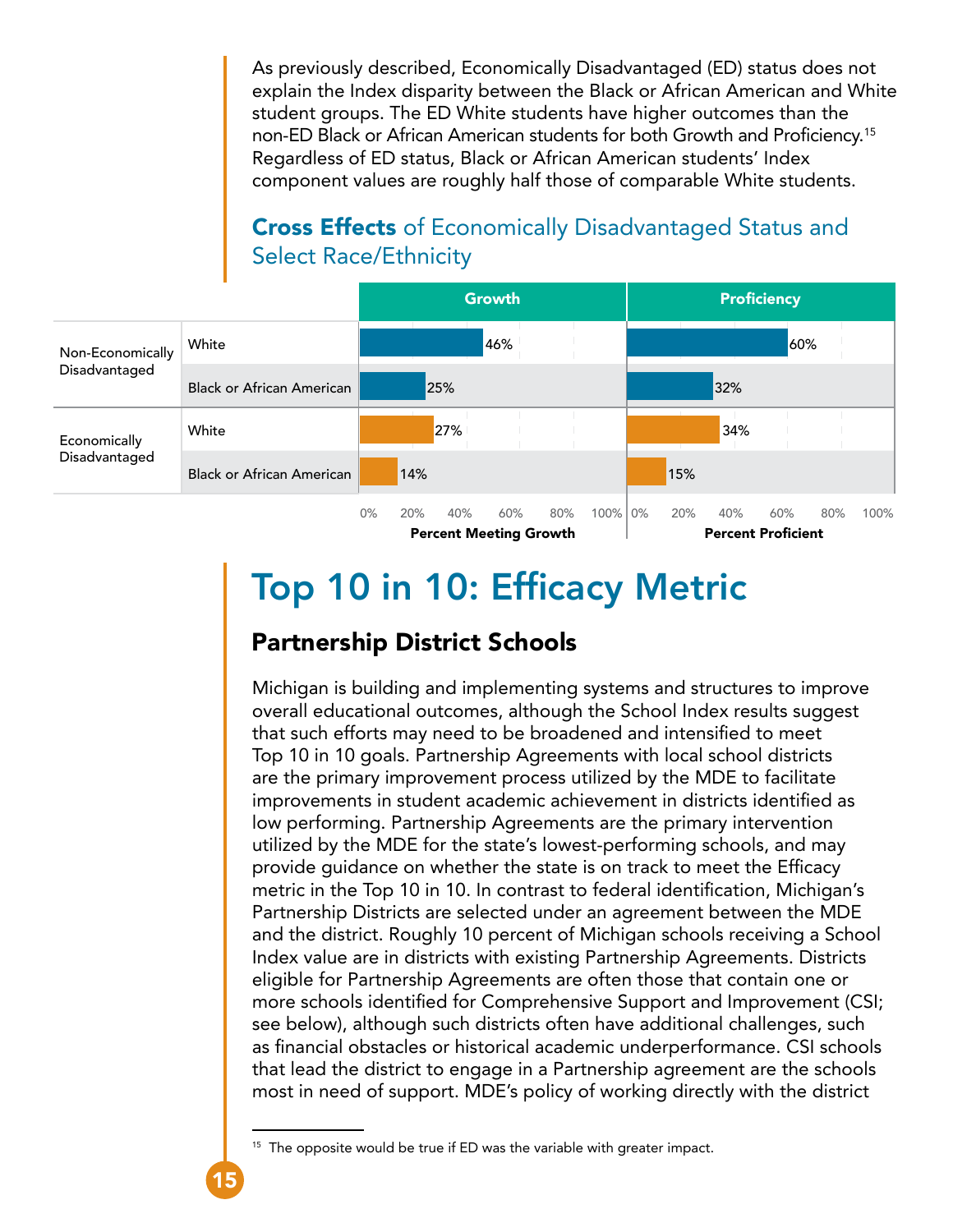<span id="page-15-0"></span>of schools identified as CSI is arguably validated by the fact that schools in Partnership districts that are not included in the Partnership agreement still meaningfully underperform schools from non-partnership districts. The average Index value for Partnership districts declined from 44 in 2016-17 to 40 in 2017-18. This contrasts with the average Index value for non-Partnership districts, which declined from 69 in 2016-17 to 67 in 2017-18. Overall, districts receiving an Index value declined from 66 in 2016-17 to 64 in 2017-18.

### Partnership District vs Non-Partnership District **Schools Comparison** Overall Building Index Values

|                             |                                                                                       | $2016 - 17$ |                | 2017-18                                                                       |      |                                |  |
|-----------------------------|---------------------------------------------------------------------------------------|-------------|----------------|-------------------------------------------------------------------------------|------|--------------------------------|--|
| <b>School Type</b>          | <b>Number of</b><br>Percent of<br><b>Buildings</b><br><b>Building</b><br><b>Index</b> |             | <b>Average</b> | <b>Number of</b><br><b>Percent of</b><br><b>Buildings</b><br><b>Buildings</b> |      | <b>Average</b><br><b>Index</b> |  |
| <b>Partnership District</b> | 321                                                                                   | 9%          | 44             | 330                                                                           | 10%  | 40                             |  |
| Non-Partnership District    | 3,114                                                                                 | 91%         | 69             | 3,075                                                                         | 90%  | 67                             |  |
| <b>Grand Total</b>          | 3,435                                                                                 | 100%        | 66             | 3,405                                                                         | 100% | 64                             |  |

The Partnership District Index results validate the decision by the MDE to identify overall districts rather than individual schools, as the most serious challenges appear to be districtwide. The overall declines in statewide Index values are reflected in the Partnership District declines. Partnership Districts will continue to be the primary MDE intervention in lowerperforming districts; these efforts play a critical role in closing achievement gaps and raising statewide achievement. At the same time, it appears that the statewide decline in school test scores is also reflected in Partnership Districts, and the factors contributing to the statewide decline are likely also present in Partnership District schools. The challenging results for Partnership Districts validate the MDE's policy plan to work not only with the identified CSI schools but also with the districts, and suggest that existing policies and supports for specific schools may need to be reviewed, updated, and/or expanded 16.

### Policy Implications

While the Index system is an improvement over previous systems, and although overall Index scores have improved for some schools in Partnership districts and for the statewide SQSS component, the results speak to Michigan's significant educational challenges and the importance of meeting MDE's aggressive Top 10 in 10 goals and strategies. The Index results indicate difficulties in achieving progress towards the Top 10 in 10 Exit Ready, Equity and Efficacy measurement areas. There are measurement challenges and general limitations in the one-size-fits-all Index system, and further challenges to applying Index results as a rough proxy for student

<sup>&</sup>lt;sup>16</sup> See "Policy Implications and Next Steps" section.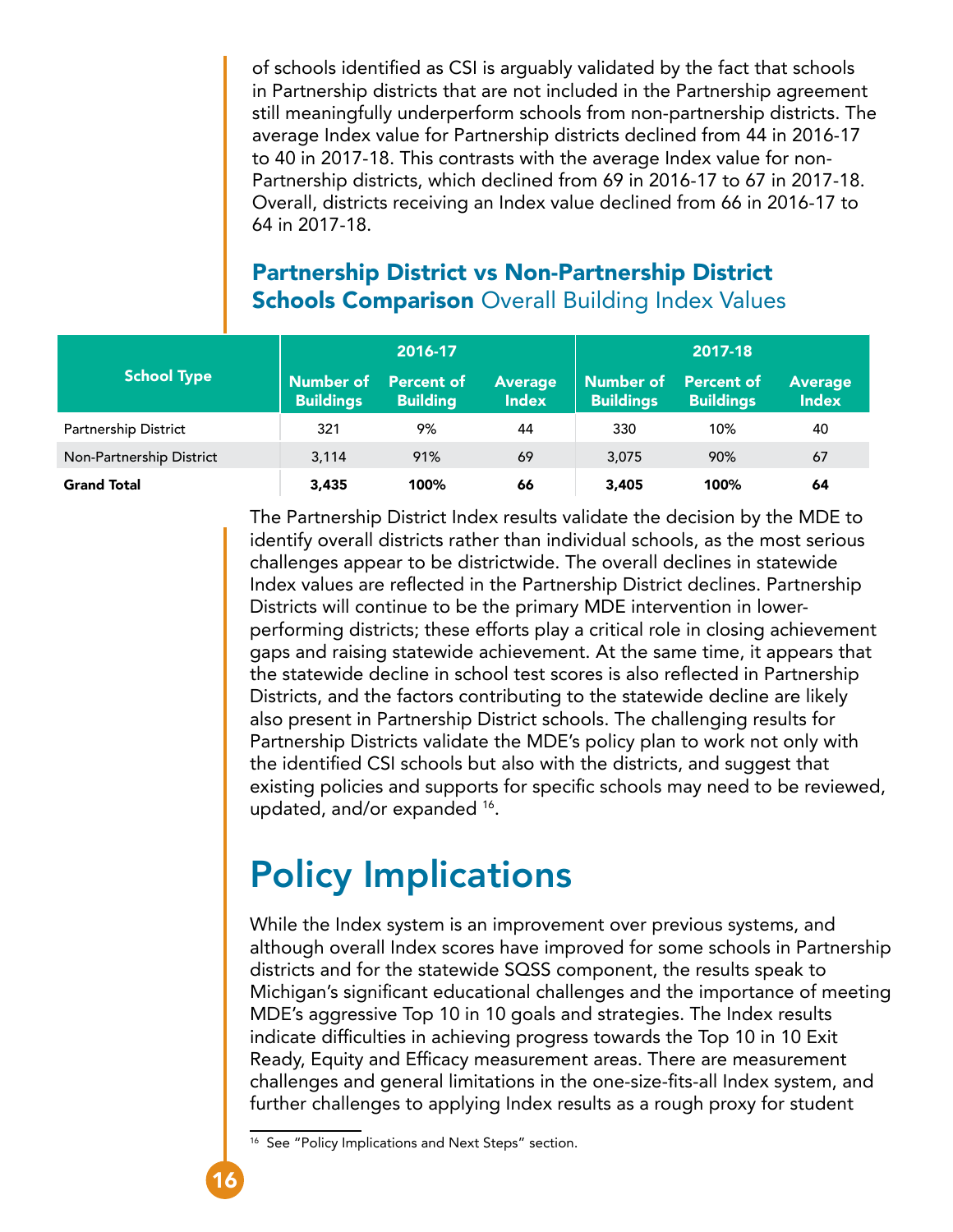<span id="page-16-0"></span>achievement objectives. This paper presents statewide results, and individual schools may have differing results that may offer statewide lessons. At minimum, the School Index provides a blunt "first-use" tool in the overall school improvement toolbox.

A review of statewide School Index results reveals several areas requiring focus. In particular, the Index results suggest that the Black or African American student group and Partnership Districts and their schools need further support. Schools also need more supports to improve student academic performance. This is indicated in the School Index's Growth and Proficiency components, with many schools showing challenges in attaining average or better index values in these areas. Supports for these schools needed to address students' low academic performance are diverse. They may include the need for more staff, improving data literacy, or providing safe learning environments. Alternative schools, virtual schools, charter schools, small schools, and Special Education Centers all have substantial challenges17. The MDE and its partners must redouble efforts to accomplish the state's critically vital educational ambitions, and may need to expand and intensify their Top 10 in 10 efforts. For accountability purposes, such efforts may include, but are not limited to, refining the Index business rules to better align with Top 10 in 10 goals, engaging with other state education agencies to validate and adopt best practices, and strengthening engagement with all relevant stakeholders to deliver better outcomes for Michigan's children. For identification purposes, MDE policies and supports for specific school types may need to be reviewed, updated and expanded. Currently, small schools and Special Education Centers are exempt from identification for further supports. However, these school types, as well as alternative schools, are as a group performing below or well below average overall outcomes for their students. Middle schools and high schools are also showing larger degrees of unmet need. While there are instances of highperforming charter schools, as a group this type of school is providing lower outcomes than surrounding comparable schools. Finally, virtual schools are a fast-growing Michigan school typology where high Index outcomes, to this point, are sorely lacking.

### Next Steps

Michigan has made meaningful gains in educational efficacy, particularly with the development of its new accountability system, the School Index, and its Partnership District support model. The School Index was designed to address criticisms of past accountability systems and to provide more data, with more layers, to more schools, while simultaneously reducing the number of schools identified for further supports, so supports could be more concentrated. The Partnership District model's choice to work with the parent districts of schools identified for support (i.e., Partnership Schools) is firmly validated by School Index. Even Non-Partnership Schools in

Appendix D - School Typologies provides additional details for alternative schools, virtual schools, charter schools, small schools, and Special Education Centers.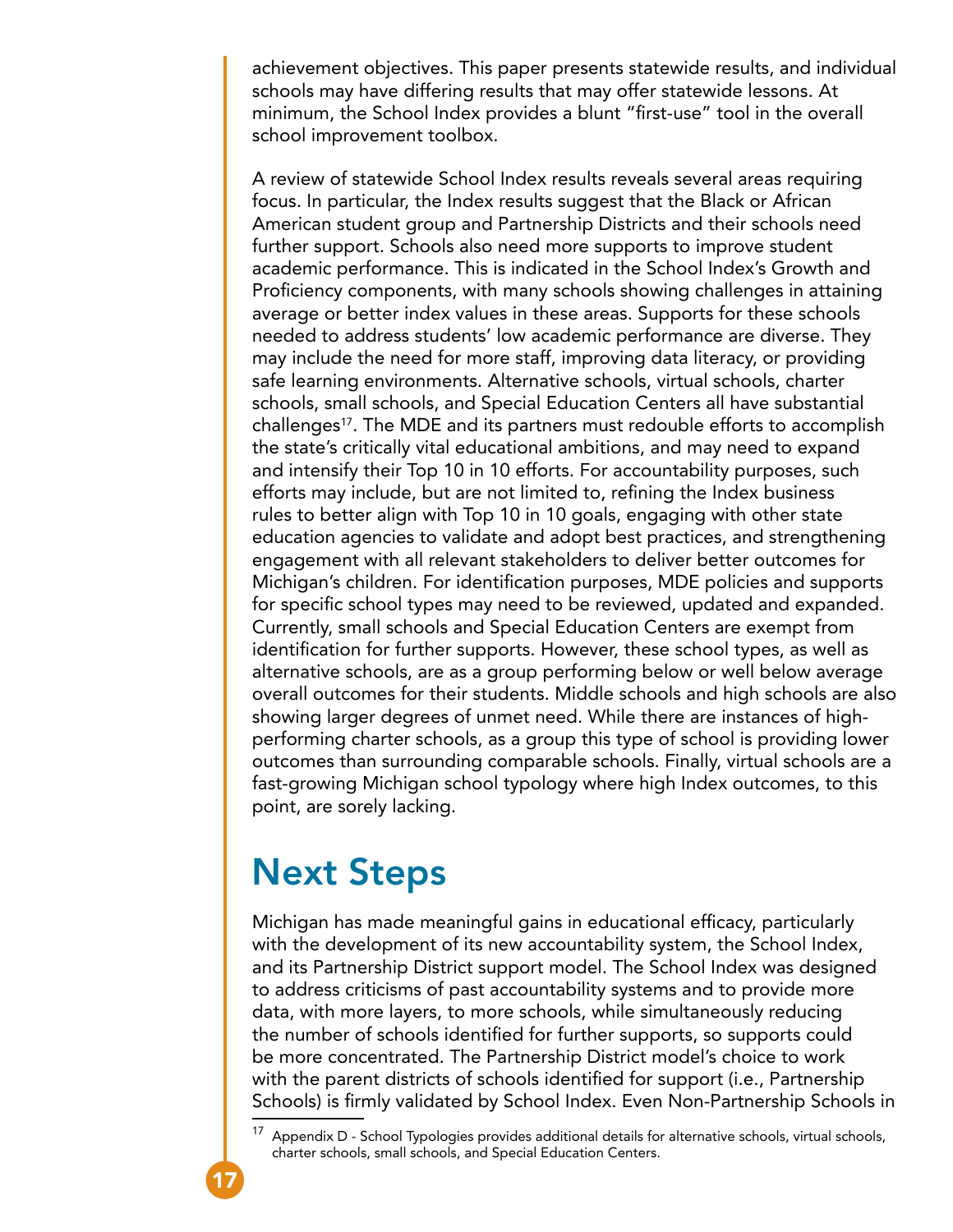Partnership Districts are on average well below the state averages on nearly every measure within School Index. However, these successes by themselves are not enough. Michigan must strategically expand and intensify its efforts to increase efficacy.

This need is demonstrated by low outcomes on exit ready measures, high inequity, and large efficacy gaps evident through systematically depressed outcomes for multiple school types. Outcomes for the exit ready measures in the School Index are stagnant or declining, both overall and in most measures. Inequity is high, with Michigan's Black or African American student group having outcomes at least one to two quartiles below the White student group on most measures (i.e., the top 75 percent of Black or African American students are performing below the average or bottom 25 percent of White students). This racial gap is not explained by correlations with poverty (that is, even after controlling for poverty, large gaps remain), nor is this only an issue only for Metro Detroit/Southeast Michigan<sup>18</sup>. Efficacy is improving, but has many holes, as demonstrated by the meaningfully lower results for alternative schools, virtual schools, small schools, public charter schools, special education centers, middle schools, and high schools. This indicates larger degrees of unmet need in these school types, which will likely require changes to systematic supports.

A necessary component to address the issues of low outcomes on exit ready measures and high inequity will be for Michigan to increase its efficacy, through changes in its practice and culture of how systematic supports are understood and best provided to schools. The MDE must rapidly and fully develop its Coordinated Supports effort, of which the Partnership District is only one level. This will require the MDE to increase its ability and practice to provide broader, less intense, and indirect supports, such as developing tools and trainings and identifying and disseminating best practices. At the same time, the MDE must facilitate a change in Michigan's education culture – from the current culture in which schools seek only to surpass the minimum bar of accountability systems, to one where all schools self-identify their specific needs and then locally determine which tools, training, best practices, and supports will be required to meet those needs. Changes of this degree and magnitude will be challenging but necessary for Michigan to meet Top 10 in 10 goals by 2025-2026.

<sup>&</sup>lt;sup>18</sup> Large gaps, after controlling for poverty, are found in 59% (33 of 56) of Michigan Intermediate School Districts (ISDs). A large gap is defined as 10% or greater gap in Proficiency and Growth Index performance.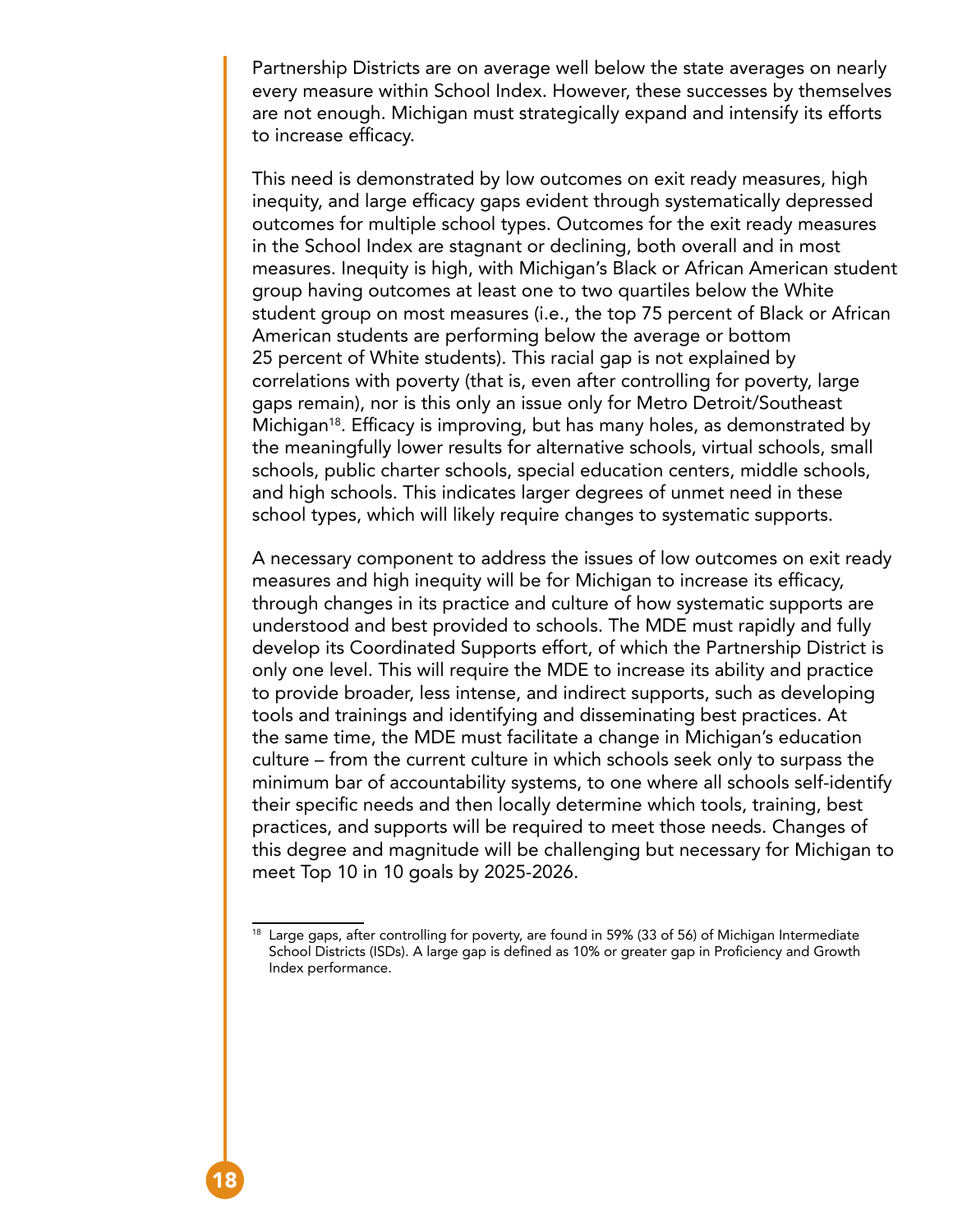# Appendix

# Appendix A - Building Overall Index Values

Traditional Distributions of Building Overall Index Values



<span id="page-18-0"></span>Academic Year

19

Condensed Distributions (i.e., Box Plots) of Building Overall Index Values

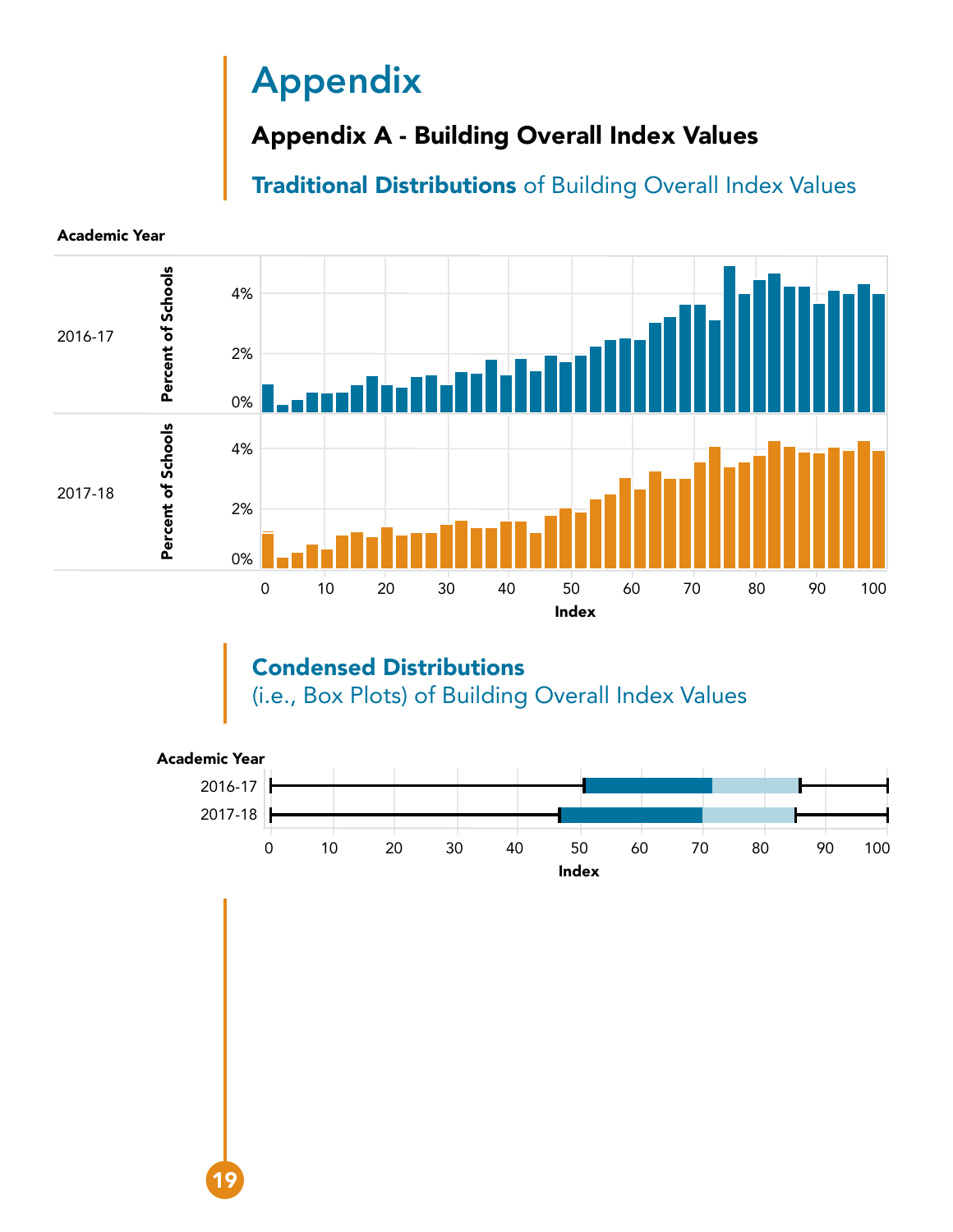### <span id="page-19-0"></span>Appendix B - Student Group Correlations

### **Subgroup Correlation to Building Overall Index**



R-Squared: 0.0037

#### Average Index by Number of Student Subgroups

|                                      | <b>Non-Small School</b>            |                                |  |  |  |  |
|--------------------------------------|------------------------------------|--------------------------------|--|--|--|--|
| <b>Number of</b><br><b>Subgroups</b> | <b>Number of</b><br><b>Schools</b> | <b>Average</b><br>Index (copy) |  |  |  |  |
| 8                                    | 119                                | 75                             |  |  |  |  |
| 7                                    | 207                                | 70                             |  |  |  |  |
| 6                                    | 338                                | 67                             |  |  |  |  |
| 5                                    | 437                                | 69                             |  |  |  |  |
| 4                                    | 577                                | 69                             |  |  |  |  |
| 3                                    | 1,050                              | 67                             |  |  |  |  |
| $\overline{2}$                       | 231                                | 65                             |  |  |  |  |
| 1                                    | 9                                  | 79                             |  |  |  |  |
| <b>Grand Total</b>                   | 2,968                              | 68                             |  |  |  |  |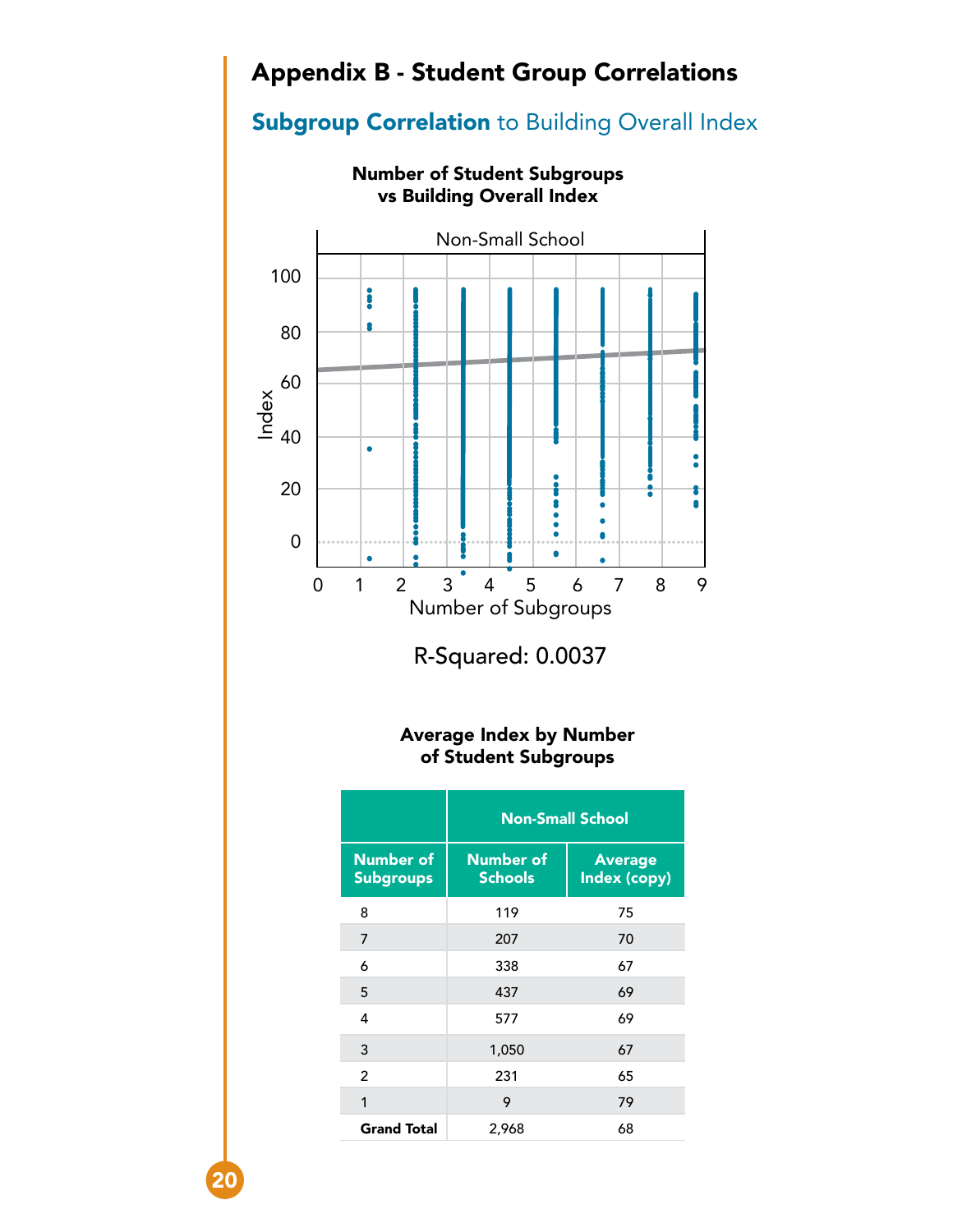<span id="page-20-0"></span>

### Appendix D - School Typologies

21

Michigan has a large variety of school typologies, and they display highly divergent Index performance. The differences in typologies and resulting performance suggest that policymakers should not only examine overall Index performance in context of Top 10 in 10 objectives, but also examine individual typologies, as challenges and prescriptions for success may differ. Flexible approaches may serve these school typologies well.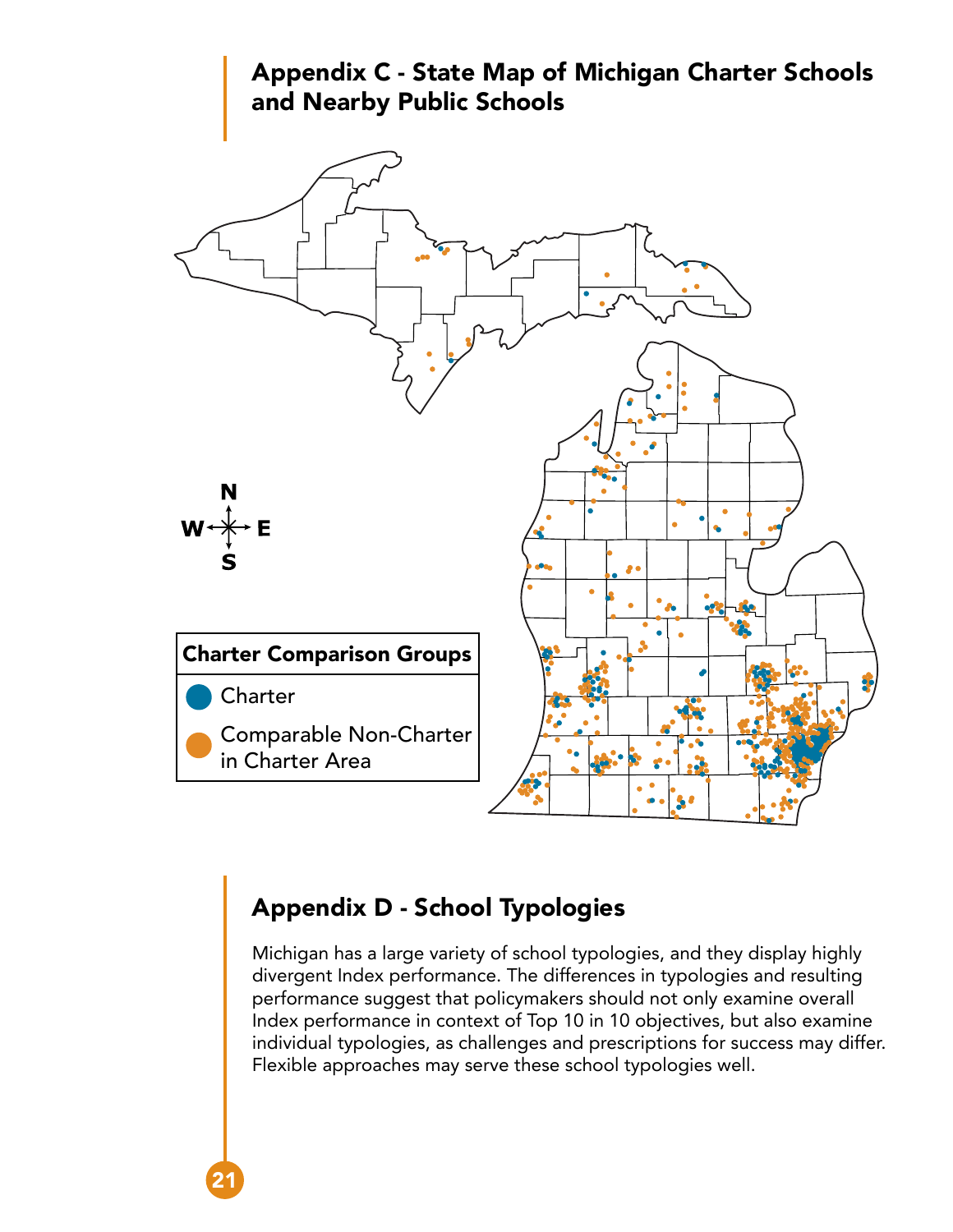#### <span id="page-21-0"></span>Alternative Schools

Alternative schools—which for accountability purposes are those schools where 90 percent or more of enrolled students are in alternative education programs and where the districts have chosen alternative education as a school emphasis—provide added flexibility and alternative instructional models for students who have specific needs and are often at risk of not graduating. Alternative schools are mostly high schools and are heavily focused on retaining and graduating students. The Index performance of alternative schools, with their focus on preparing learners to successfully exit the PK-12 system, may also provide insight on whether the state is making progress in the Top 10 in 10 Exit Ready metric.

### Alternative Schools vs Non-Alternative Schools Average Overall Building Index

|                        |                                      | 2016-17                               |                                | 2017-18                              |                                |                                |  |
|------------------------|--------------------------------------|---------------------------------------|--------------------------------|--------------------------------------|--------------------------------|--------------------------------|--|
| <b>School Type</b>     | <b>Number of</b><br><b>Buildings</b> | <b>Percent of</b><br><b>Buildings</b> | <b>Average</b><br><b>Index</b> | <b>Number of</b><br><b>Buildings</b> | Percent of<br><b>Buildings</b> | <b>Average</b><br><b>Index</b> |  |
| Alternative School     | 210                                  | 6%                                    | 25                             | 220                                  | 6%                             | 22                             |  |
| Non-Alternative School | 3,225                                | 94%                                   | 69                             | 3,185                                | 94%                            | 67                             |  |
| <b>Grand Total</b>     | 3,435                                | 100%                                  | 66                             | 3,405                                | 100%                           | 64                             |  |

The average overall School Index value for alternative schools was 25 in 2016-17 and 22 in 2017-18. In contrast, the average overall School Index value for non-alternative schools in 2016-17 was 69 and 67 in 2017- 18. Alternative schools are a relatively small share of the state's overall building count, representing roughly 6.1 percent of schools in 2016-17 and 6.5 percent of schools in 2017-18. Also, many alternative schools are small schools, with fewer than 30 tested students, meaning it is difficult to conclude whether low outcomes are tied to building programs or to specific students or cohorts of students. While these schools serve a decidedly different population with unique and increased challenges, ideally, with the proper supports these students should also be expected to have the same rigorous outcomes expected for all other students. At this point, however, it does not appear that alternative schools are displaying Index performance that indicates progress for the Top 10 in 10 Exit Ready metric.

### Charter Schools

22

Public charter schools represent a significant share of schools in the Index system. Their overall Index performance may provide a window into whether Michigan is ensuring equitable opportunities for learning for all school typologies as indicated in the Top 10 in 10 Equity metric. Public charter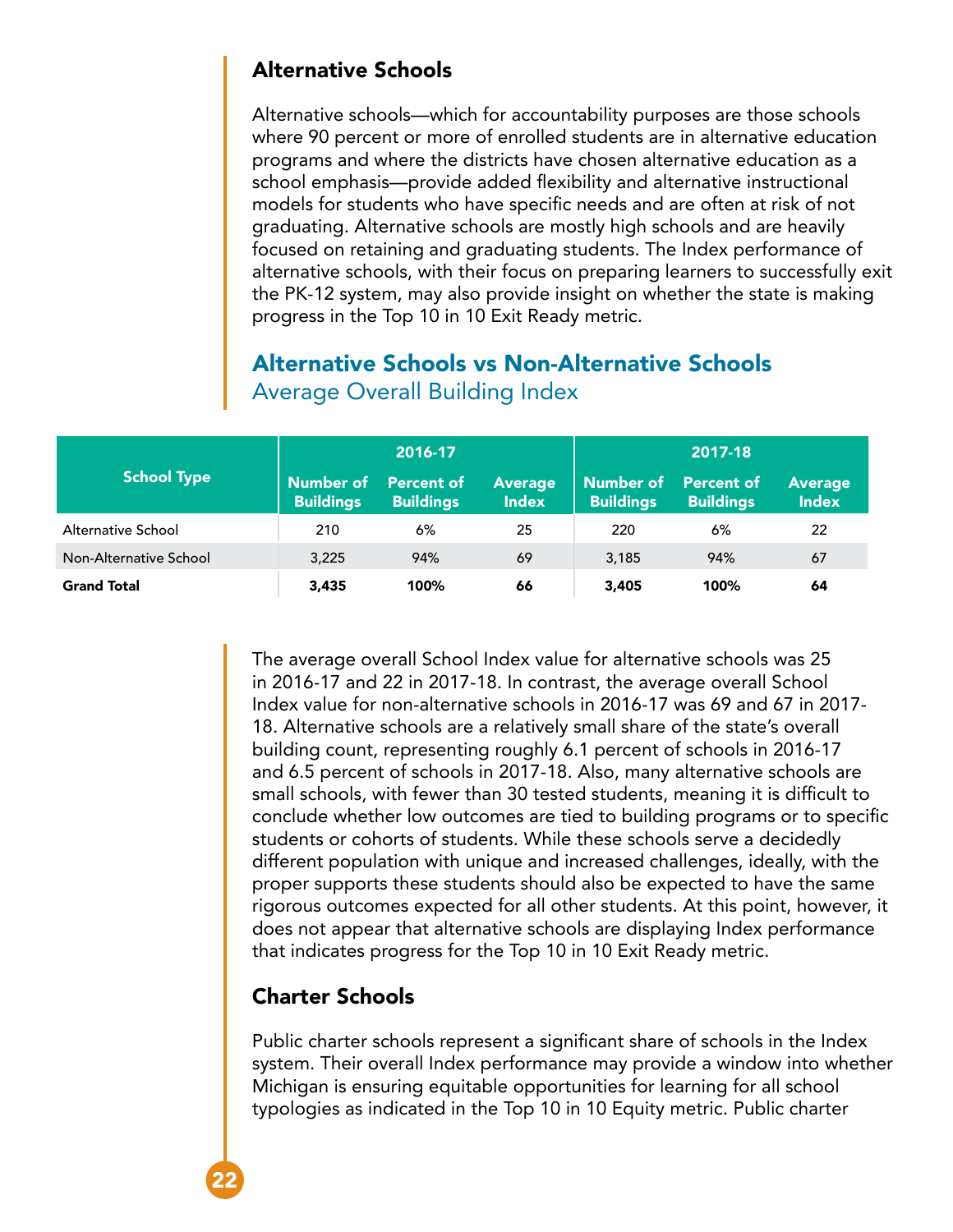schools are distributed throughout most corners of the state, most heavily concentrated in major metropolitan areas, especially in the core parts of Metro Detroit<sup>19</sup>. In 2016-17, there were 370 public charter schools in the Index system, representing 11 percent of overall schools; in 2017-18, there were 361 schools in the Index system, again representing 11 percent of overall schools.

### Charter vs Non-Charter Average Overall Building Index

|                                 |                                      | 2016-17                               |                                |                                      |                                       |                                |
|---------------------------------|--------------------------------------|---------------------------------------|--------------------------------|--------------------------------------|---------------------------------------|--------------------------------|
| <b>School Type</b>              | <b>Number of</b><br><b>Buildings</b> | <b>Percent of</b><br><b>Buildings</b> | <b>Average</b><br><b>Index</b> | <b>Number of</b><br><b>Buildings</b> | <b>Percent of</b><br><b>Buildings</b> | <b>Average</b><br><b>Index</b> |
| Charter                         | 370                                  | 11%                                   | 51                             | 361                                  | 11%                                   | 49                             |
| Non-Charter in Charter Area     | 1,106                                | 32%                                   | 61                             | 1.091                                | 32%                                   | 59                             |
| Non-Charter in Non-Charter Area | 1.959                                | 57%                                   | 72                             | 1,953                                | 57%                                   | 70                             |
| <b>Grand Total</b>              | 3,435                                | 100%                                  | 66                             | 3,405                                | 100%                                  | 64                             |

Public charter schools displayed slight overall declines in average building Index values, with an overall decline from 51 in 2016-17 to 49 in 2017-18. Traditional public schools in proximity to public charter schools represented nearly a third of buildings in both Index years, or roughly 1,100 schools. These schools had an average overall Index value of 61 in 2016-17 and 59 in 2017-18. Traditional public schools not in proximity to public charter schools represented 57 percent of buildings in both Index years, or roughly 1,950 schools. These schools had an overall average Index value of 72 in 2016-17 and 70 in 2017-18, which is significantly higher than public charter schools or traditional public schools located in proximity to public charter schools. This disparity between traditional public schools and public charter schools might suggest that public charter schools are concentrated in localities where traditional public schools have or are perceived to have more challenges with performance outcomes. Given that only select areas of the state are well served by charter schools, it plausibly makes more sense to compare traditional schools in areas well served by charters to nearby traditional public schools, as opposed to comparing public charter schools to statewide traditional public schools.

<sup>&</sup>lt;sup>19</sup> See Appendix C for statewide map of charters and nearby non-charter schools.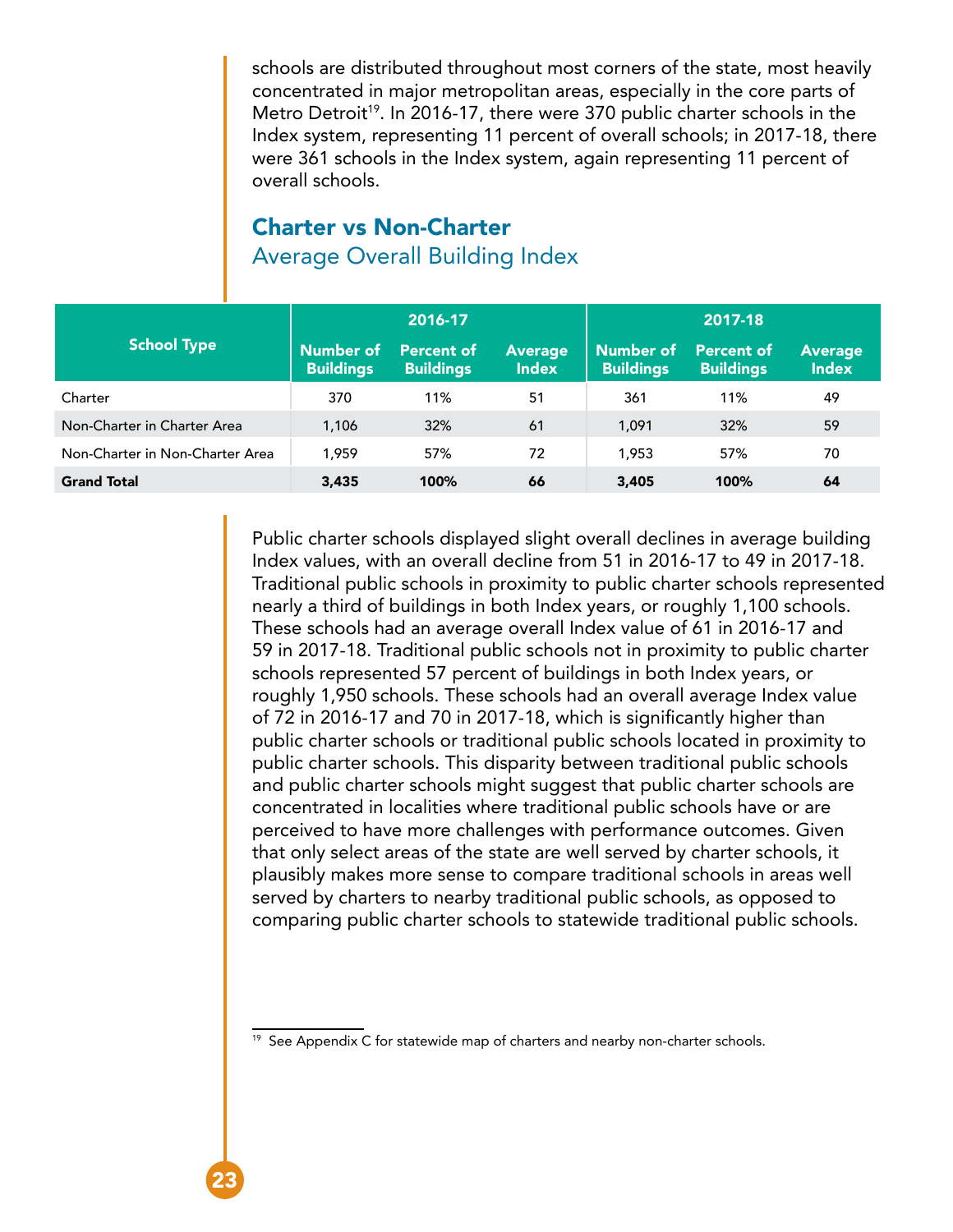#### <span id="page-23-0"></span>Small Schools

Small schools, defined as those with fewer than 30 tested students in the entire building, represent roughly 15 percent of buildings statewide, or slightly over 500 schools out of nearly 3,000 schools. Small schools had an average overall building Index value of 47 in 2016-17 and 45 in 2017-18. In contrast, non-small schools had an average overall building Index value of 70 in 2016-17 and 68 in 2017-18. The low index values suggest that small schools might have particularly significant unmet needs. Small schools might have less stable year-over-year data due to the outsized impact of individual students on overall Index performance related to the school's low enrollment numbers.

|                    |                    | 2016-17                       |                                       |                         | 2017-18                              |                                |                                |
|--------------------|--------------------|-------------------------------|---------------------------------------|-------------------------|--------------------------------------|--------------------------------|--------------------------------|
| <b>Component</b>   | <b>School Type</b> | Number of<br><b>Buildings</b> | <b>Percent of</b><br><b>Buildings</b> | <b>Average</b><br>Index | <b>Number of</b><br><b>Buildings</b> | Percent of<br><b>Buildings</b> | <b>Average</b><br><b>Index</b> |
| Overall            | Small School       | 522                           | 15%                                   | 47                      | 528                                  | 16%                            | 45                             |
|                    | Non-Small School   | 2,913                         | 85%                                   | 70                      | 2,877                                | 84%                            | 68                             |
| <b>Grand Total</b> |                    | 3,435                         | 100%                                  | 66                      | 3,405                                | 100%                           | 64                             |

### Small School vs Non-Small School Average Overall Building Index

Index results differ between certain types of alternative or small schools. There appears to be little difference in the performance between small alternative schools and non-small alternative schools, but a significant difference in performance between small non-alternative schools and non-small, non-alternative schools. A large portion of small schools are alternative schools—30 percent of small schools are alternative schools (average Index value of 22), while small schools that aren't alternative schools have an average overall building Index value of 53. Looking at non-alternative small schools vs. non-alternative schools that aren't small schools, non-alternative small schools had an average overall building Index value of 55 in 2016-17 and 53 in 2017-18, while non-alternative schools that aren't small schools had an overall building Index value of 71 in 2016-17 and 69 in 2017-18. Looking at small alternative schools vs. alternative schools that aren't small schools, alternative small schools had an average overall building Index value of 26 in 2016-17 and 22 in 2017-18, while alternative schools that aren't small schools had an overall building Index value of 24 in 2016-17 and 23 in 2017-18.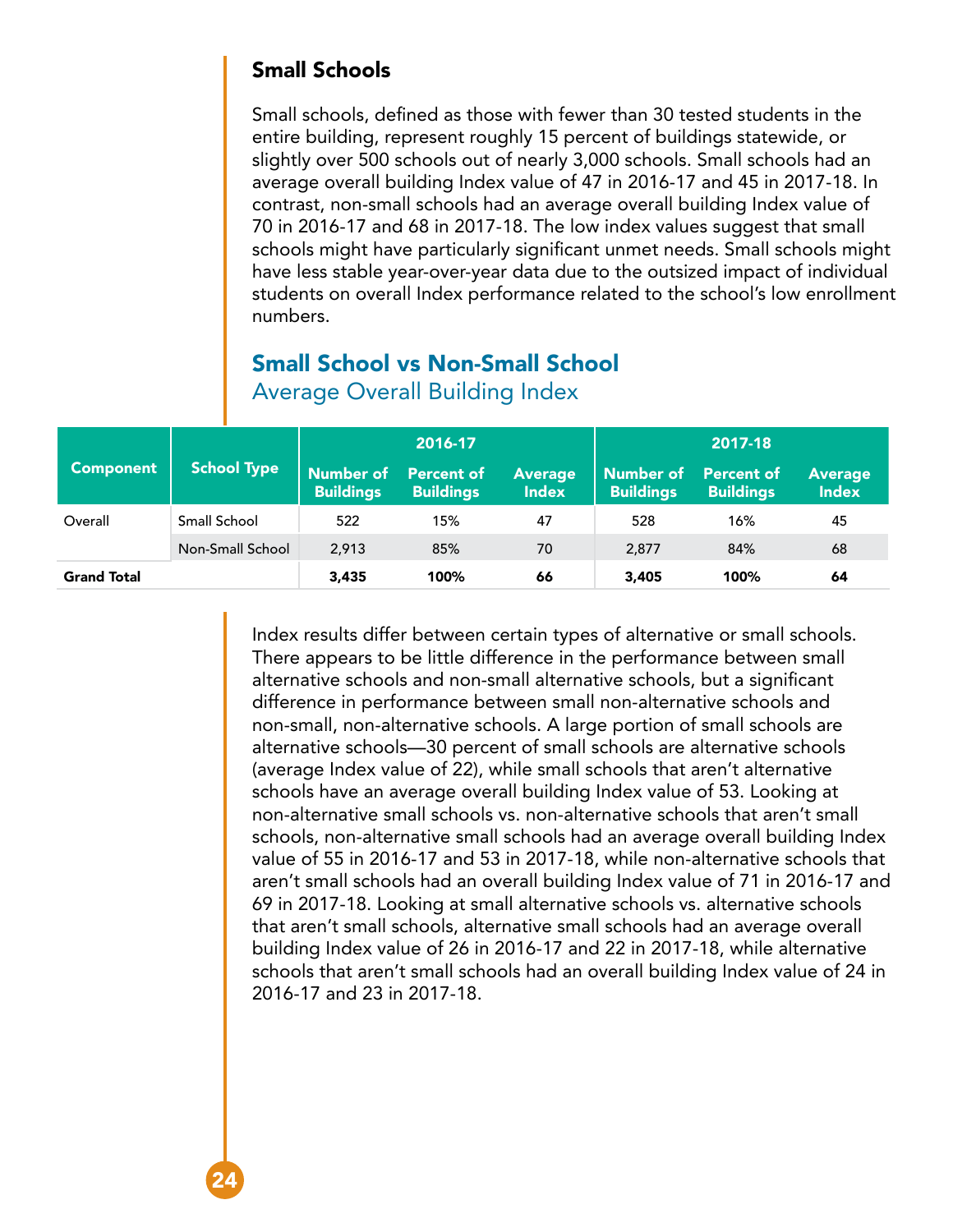### Small Schools Additional Considerations

Alternative Small Schools

<span id="page-24-0"></span>

|                        |                    | 2016-17          |                                          |                                | 2017-18          |                                                 |                                |  |
|------------------------|--------------------|------------------|------------------------------------------|--------------------------------|------------------|-------------------------------------------------|--------------------------------|--|
| <b>School Type</b>     | <b>School Type</b> | <b>Buildings</b> | Number of Percent of<br><b>Buildings</b> | <b>Average</b><br><b>Index</b> | <b>Buildings</b> | <b>Number of Percent of</b><br><b>Buildings</b> | <b>Average</b><br><b>Index</b> |  |
| Non-Alternative School | Small School       | 385              | 11%                                      | 55                             | 388              | 11%                                             | 53                             |  |
|                        | Non-Small School   | 2,840            | 83%                                      | 71                             | 2.797            | 82%                                             | 69                             |  |
| Alternative School     | Small School       | 137              | 4%                                       | 26                             | 140              | 4%                                              | 22                             |  |
|                        | Non-Small School   | 73               | 2%                                       | 24                             | 80               | 2%                                              | 23                             |  |
| <b>Grand Total</b>     |                    | 3,435            | 100%                                     | 66                             | 3,405            | 100%                                            | 64                             |  |

#### Special Education Centers

25

For Index purposes, Special Education Centers are defined as schools in which all tested students are in the Students with Disabilities student group. Special Education Centers compose a relatively small share of the state's overall school building count, representing roughly 3 percent of Michigan schools receiving a School Index value. Special Education Centers are specialized programs operated by a district or intermediate school district to provide special education services for students across multiple school districts. Such centers had an average Index value of 58 in 2016- 17 and 54 in 2017-18. This contrasts with non-Special Education Centers, which had an average Index value of 67 in 2016-17 and 64 in 2017-18.

### Special Education Center vs Non-Special Education Center Average Overall Building Index

|                    |                              |                                      | $ 2016-17 $                    |                                | 2017-18                       |                                       |                                |  |
|--------------------|------------------------------|--------------------------------------|--------------------------------|--------------------------------|-------------------------------|---------------------------------------|--------------------------------|--|
| <b>Component</b>   | <b>School Type</b>           | <b>Number of</b><br><b>Buildings</b> | Percent of<br><b>Buildings</b> | <b>Average</b><br><b>Index</b> | Number of<br><b>Buildings</b> | <b>Percent of</b><br><b>Buildings</b> | <b>Average</b><br><b>Index</b> |  |
| Overall            | <b>Special Education</b>     | 111                                  | 3%                             | 58                             | 111                           | 3%                                    | 54                             |  |
|                    | <b>Non-Special Education</b> | 3,324                                | 97%                            | 67                             | 3,294                         | 97%                                   | 64                             |  |
| <b>Grand Total</b> |                              | 3,435                                | 100%                           | 66                             | 3,405                         | 100%                                  | 64                             |  |

It is not surprising that Special Education Centers have significantly lower Index performance, due to the student populations served by these programs. These results indicate such schools need attention, either through more traditional supports, or through accountability and reporting more focused on the unique characteristics of these programs and the students they serve rather than through an accountability and reporting system developed to include all schools. At the same time, Special Education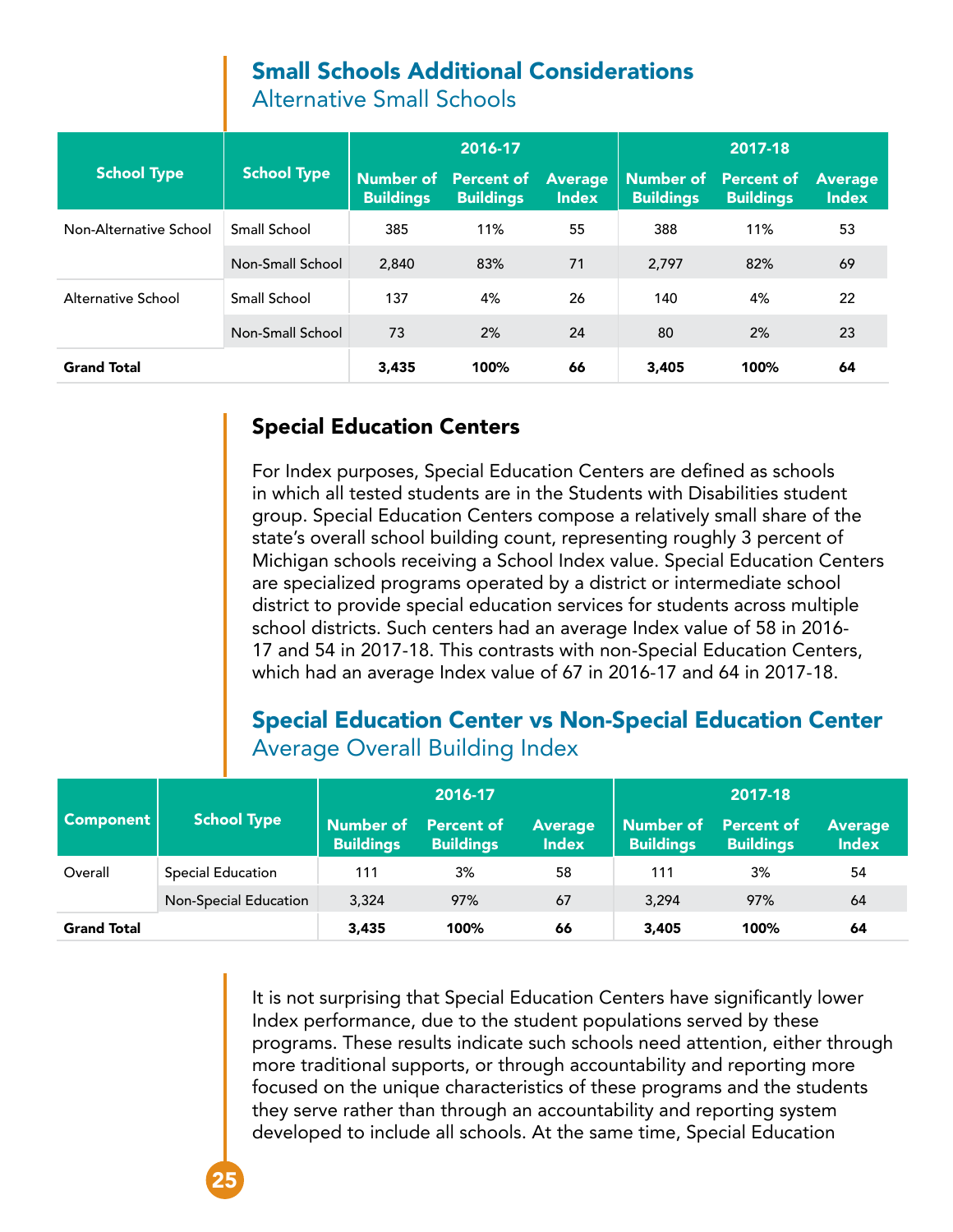Centers' relative underperformance is arguably less expected. The largest impediment to the performance of Special Education Centers in the School Index is the graduation rate, with an average Index value of 3, compared to 77 for non-Special Education Centers. Most Special Education Center students are not on a path to graduation and are more likely to receive a certificate of completion rather than a diploma. Special Education Centers have higher Index Proficiency values than non-Special Education Centers (69 and 59, respectively), but have lower Index Growth values (45 and 59, respectively). This shows that when given an appropriate test, students at Special Education Centers can demonstrate levels of proficiency comparable to other students. The differing growth values may be explained by the fact that these students take an alternate assessment for which Michigan is not currently able to calculate growth<sup>20</sup>. Only 63 percent of Special Education Centers have growth data included in their Index results, and Special Education Centers' growth index values only measure a portion of their student population.

Special Education Centers have very different results for the Percent Not Chronically Absent subcomponent. The average subcomponent Index value for Special Education Centers – Percent Not Chronically Absent was 61 in 2016-17 and 56 in 2017-18. In contrast, the average subcomponent Index value for Non-Special Education Centers – Percent Not Chronically Absent was 85 in 2016-17 and 80 in 2017-18. The greater issues with chronic absenteeism may be explained by many students in such centers having medical needs that might cause or require them to miss more than 10 percent of scheduled days.

### Special Education Center vs Non Special Education Center Not Chronically Absent Subcomponent

|                                      |                              | 2016-17                       |                  |              | 2017-18                                                              |                  |                                |  |
|--------------------------------------|------------------------------|-------------------------------|------------------|--------------|----------------------------------------------------------------------|------------------|--------------------------------|--|
| Subcomponent                         | <b>School Type</b>           | Number of<br><b>Buildings</b> | <b>Buildings</b> | <b>Index</b> | <b>Percent of Average   Number of Percent of</b><br><b>Buildings</b> | <b>Buildings</b> | <b>Average</b><br><b>Index</b> |  |
| <b>Pct Not Chronically</b><br>Absent | <b>Special Education</b>     | 95                            | 3%               | 61           | 95                                                                   | 3%               | 56                             |  |
|                                      | <b>Non-Special Education</b> | 3,217                         | 97%              | 85           | 3,185                                                                | 97%              | 80                             |  |
| <b>Grand Total</b>                   |                              | 3,312                         | 100%             | 84           | 3,280                                                                | 100%             | 80                             |  |

<sup>&</sup>lt;sup>20</sup> All or almost all students in Special Education Centers take the MI-Access, Michigan's alternate assessment that encompasses the Functional Independence (FI), Supported Independence (SI) and Participation (P) assessments. Currently, growth data is available only for FI. The limited growth data may suggest a need for increased state support and review. Further analysis of MI-Access FI Growth data for Special Education Centers vs. Non-Special Education Center may provide a better sense of comparability.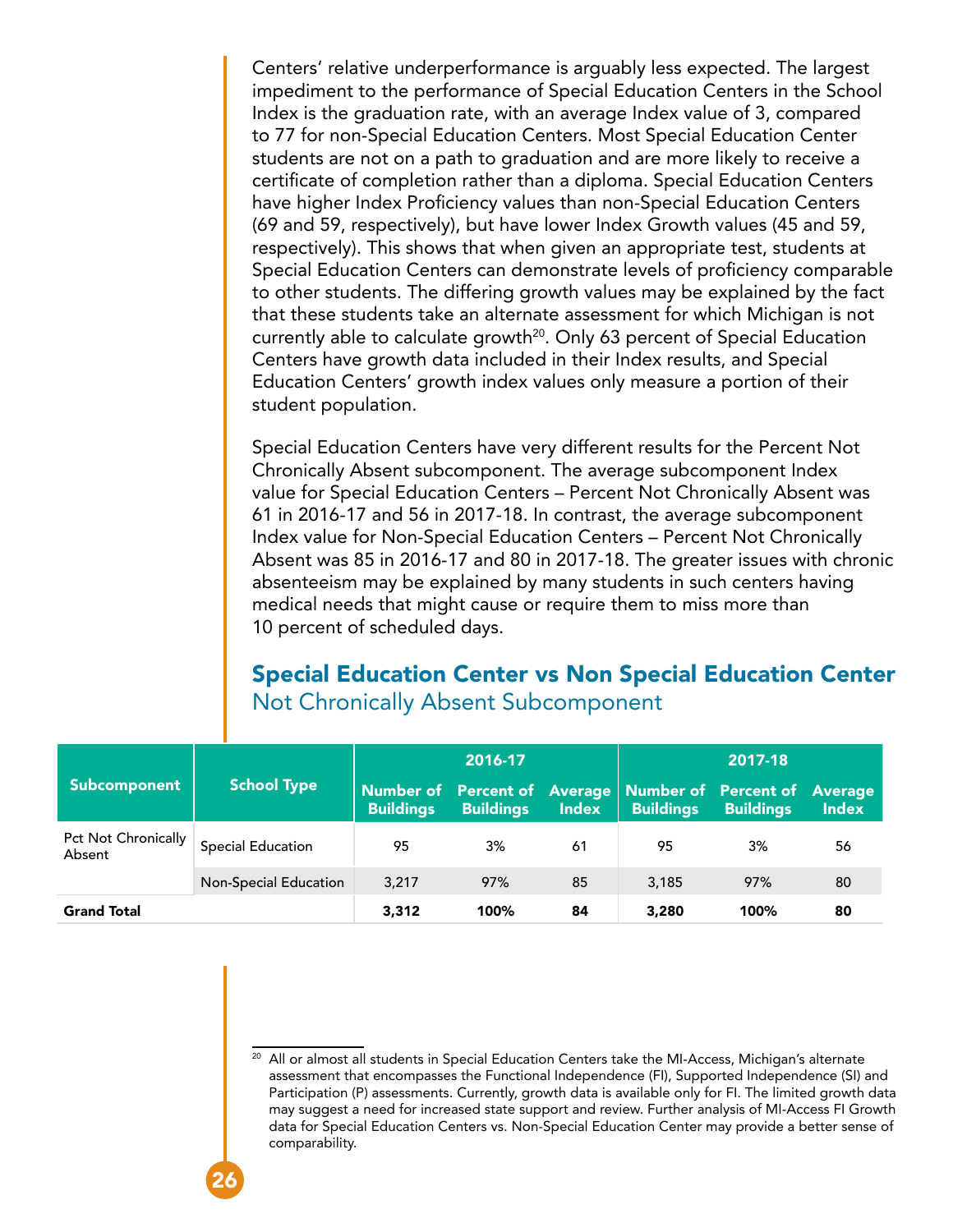#### <span id="page-26-0"></span>Access to Librarians/Media Specialists

The Access to Librarians/Media Specialists metric—a measure to incorporate a concept of student access to library or media center services by determining a ratio of students to qualifying staff within a school—was found to lack a wide range of variation within the metric's individual results. Additionally, and not surprisingly due to its low weight in the larger overall school index, the progress toward a target in this area has a low impact on the school index on the whole. For the K-8 Access to Librarians/Media Specialists metric, 79 percent of K-8 schools had an Index value of 0, and the remaining 21 percent had an Index value of 100. This metric accounts for only 1 percent of a building's overall Index score, but has been an outsized point of discussion and energy.

|                                        | <u>~</u>           |                  |                  |              |                                                                               |                  |              |
|----------------------------------------|--------------------|------------------|------------------|--------------|-------------------------------------------------------------------------------|------------------|--------------|
|                                        |                    | 2016-17          |                  |              |                                                                               | 2017-18          |              |
|                                        |                    | <b>Buildings</b> | <b>Buildings</b> | <b>Index</b> | Number of Percent of Average Number of Percent of Average<br><b>Buildings</b> | <b>Buildings</b> | <b>Index</b> |
| K-8 Access: Librarian   Has Zero Index |                    | 1.964            | 79%              | 0            | 1,950                                                                         | 79%              | 0            |
|                                        | Has Non-Zero Index | 530              | 21%              | 100          | 525                                                                           | 21%              | 100          |
| <b>Grand Total</b>                     |                    | 2,494            | 100%             | 21           | 2,475                                                                         | 100%             | 21           |

#### K-8 Access to Librarian/Media Specialist Average Overall Building Index by Zero and Non-Zero Index

Districts have provided the MDE with feedback that the inclusion of this metric in the School Index system is potentially distracting from school turnaround and improvement efforts. This metric may be a candidate for reconsideration within the Index system, as to whether the underlying business rules need to be refined, or the metric needs to be removed, to better align with Top 10 in 10 goals.

### Appendix E - Summary of Identification Results

The federal Every Student Succeeds Act (ESSA) requires the identification of schools in need of additional support. In Michigan, these schools fall into three categories: Comprehensive Support and Improvement (CSI) schools, Targeted Support and Improvement (TSI) schools, and Additional Targeted Support (ATS) schools. CSI schools are schools in the bottom 5 percent of overall Index performance and those with a four-year graduation rate below 67 percent. TSI schools are those schools having one or more student groups performing in the bottom 25 percent within each applicable Index component. ATS schools are those schools that meet the TSI rules for identification and have any student group(s) performing overall at or below the lowest performing 5 percent of schools statewide. In 2016-17, all three categories were identified in the Index, while in 2017-18, only TSI and ATS schools were identified. The frequency of identification of the different categories is prescribed by federal requirements.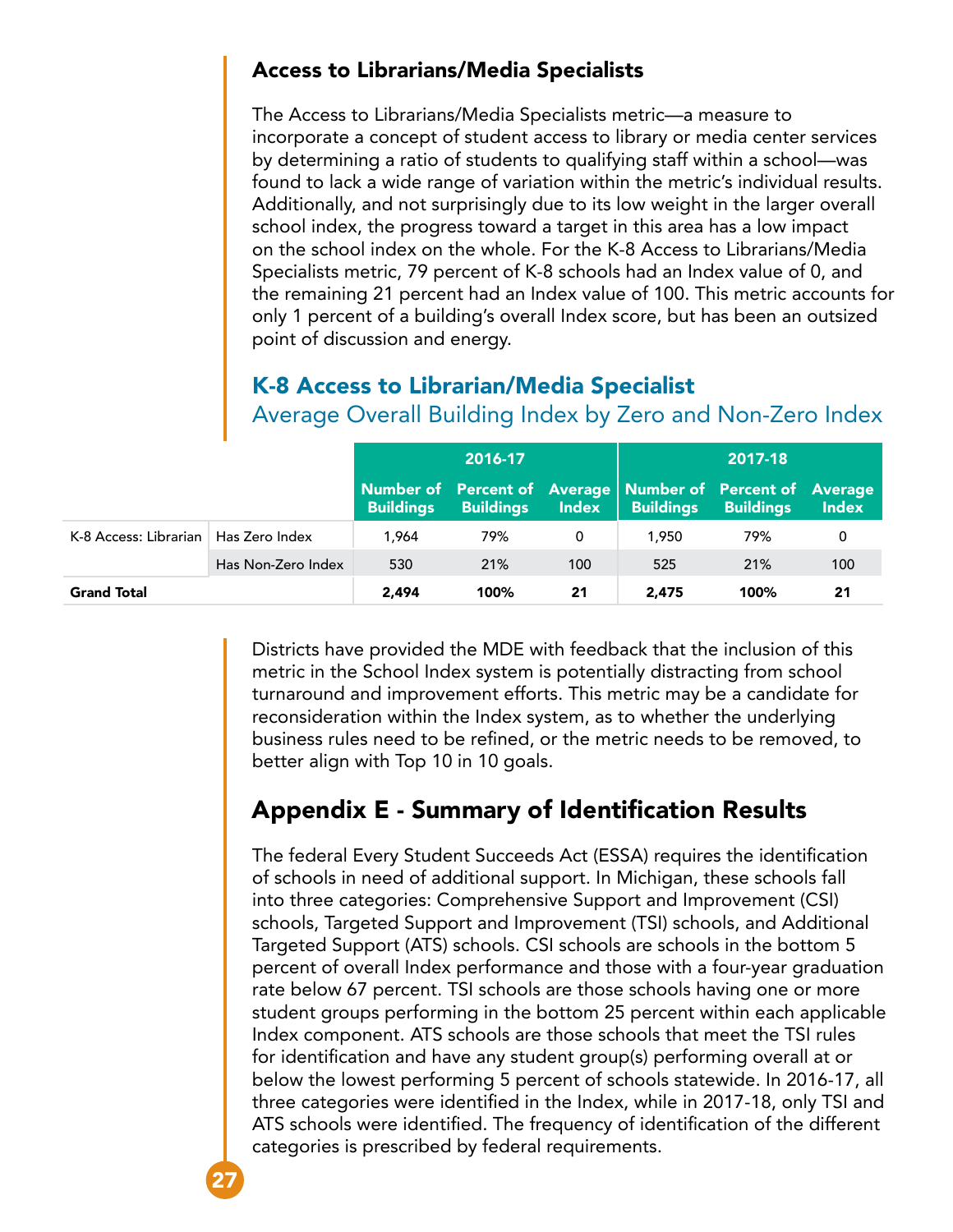One of the primary purposes of the School Index system is to identify schools in need of additional supports. Michigan has steadily improved in reducing the number of identifications, which helps focus state resources on the schools most in need of assistance. The MDE has engaged with the United States Department of Education, other State Education Agencies, and relevant stakeholders to deliver a better statewide system of identification. Under the Michigan School Index system, schools are no longer identified due to narrowly focused, individual issues with underperformance; instead, there has been a shift towards using a percentage of target met measurement, moving identification to schools with especially broad or deep unmet needs within at least one student group. Among the many changes under ESSA, the identification framework has shifted from math and reading scores as defining a school's relative success or failure to a new approach, where school quality is measured by a broader, more flexible set of indicators and schools are identified for support and assistance.

### Count of Buildings Identified for Further Supports by Academic Year and System

| <b>Academic Year</b> | <b>Accountability System</b> | <b>Support Categories</b>      | <b>Number of Schools</b><br><b>Identified for Supports</b> |
|----------------------|------------------------------|--------------------------------|------------------------------------------------------------|
| 2017-18              | School Index                 | ATS or TSI                     | 123                                                        |
| 2016-17              | School Index                 | CSI, ATS, or TSI               | 295                                                        |
| 2015-16              | No Identifications by MDE    |                                |                                                            |
| 2014-15              | No Identifications by MDE    |                                |                                                            |
| 2013-14              | Top-to-Bottom                | Priority or Focus              | 484                                                        |
| 2012-13              | Top-to-Bottom                | Priority or Focus              | 486                                                        |
| 2011-12              | AYP & Top-to-Bottom          | Not Met AYP, Priority or Focus | 966                                                        |
| 2010-11              | <b>AYP</b>                   | Not Met AYP                    | 1,299                                                      |

There was a steep drop in the number of schools identified in the first two years of the School Index system, from 295 schools identified in 2016-17, to 123 schools identified in 2017-18. This drop is the result of it no longer being necessary to identify all three federally required categories every year. Both Index years, however, represent steep drops in low-performing school identification from previous accountability systems. Under the Top-to-Bottom accountability system in use from the 2012 to 2014 school years, which ranked schools against each other, there were 486 identifications (Priority or Focus) in 2012-13 and 484 identifications (Priority or Focus) in 2013-14. In earlier years (2010-2012), under the No Child Left Behind (NCLB) Adequate Yearly Progress (AYP) system, there were 1,299 identifications (Not Made AYP) in 2010-11 and 966 identifications (Not Met AYP, Priority, or Focus) in 2011-12.